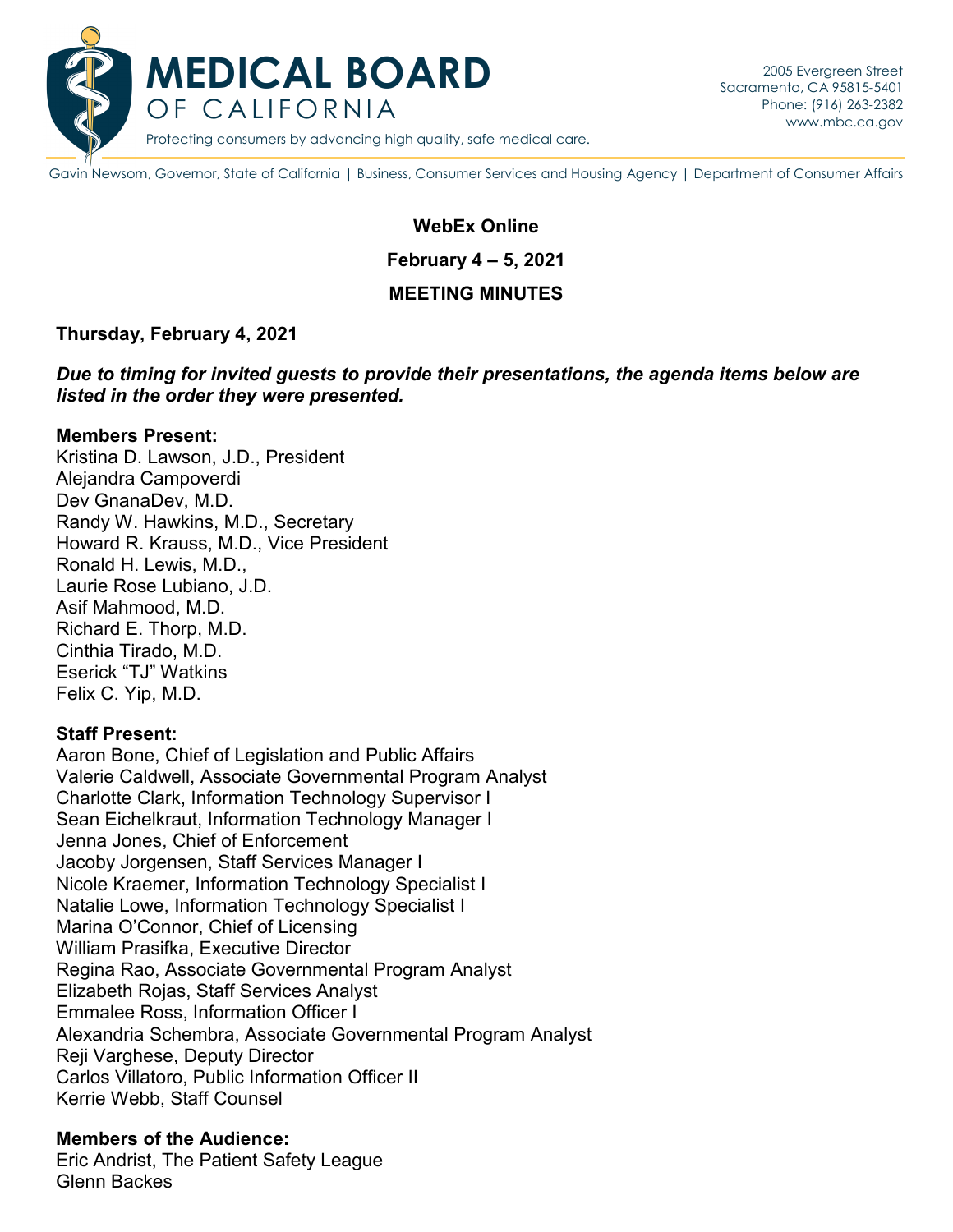Christina Hildebrand, A Voice for Choice Laura Sweet, Department of Consumer Affairs Joseph Cachuela, California Medical Association Gloria Castro, Attorney General's Office Yvonne Choong, California Medical Association Severiano Christian, California State Senate Brian Clifford, Department of Consumer Affairs Mary Kate Cruz Jones, Department of Consumer Affairs Maximiliano Cuevas, Clinica de Salud del Valle de Salinas Matthew Davis, Attorney General's Office Phil Deters, Attorney General's Office Nataly Diaz, California Primary Care Association Julianne Fellmeth, University of San Diego Bridget Gramme, University of San Diego Angela Haskins, Haight, Brown & Bonesteel, LLP Marian Hollingsworth, The Patient Safety League Carrie Holmes, Board and Bureau Relations David Kan, M.D. Alex Kral Susan Lauren Neal Mehra Lila Mirrashidi, Business, Consumer Services and Housing Agency Michele Monserratt-Ramos, Consumer Watchdog Kathleen Nicholls, Health Quality Investigations Unit Kristen Ogden Catrina Reyes, California Academy of Family Physicians Hanna Rhee, Black Patients Matter Collin Ross, San Ysidro Health LeAnna Shields, Attorney General's Office Mary Sylla, Drug Policy Alliance Ryan Tacher, Department of Consumer Affairs Laura Thomas, San Francisco AIDS Foundation Arnoldo Torres Nancy Trego, Kaiser Permanente Jeannette Zanipatin, Drug Policy Alliance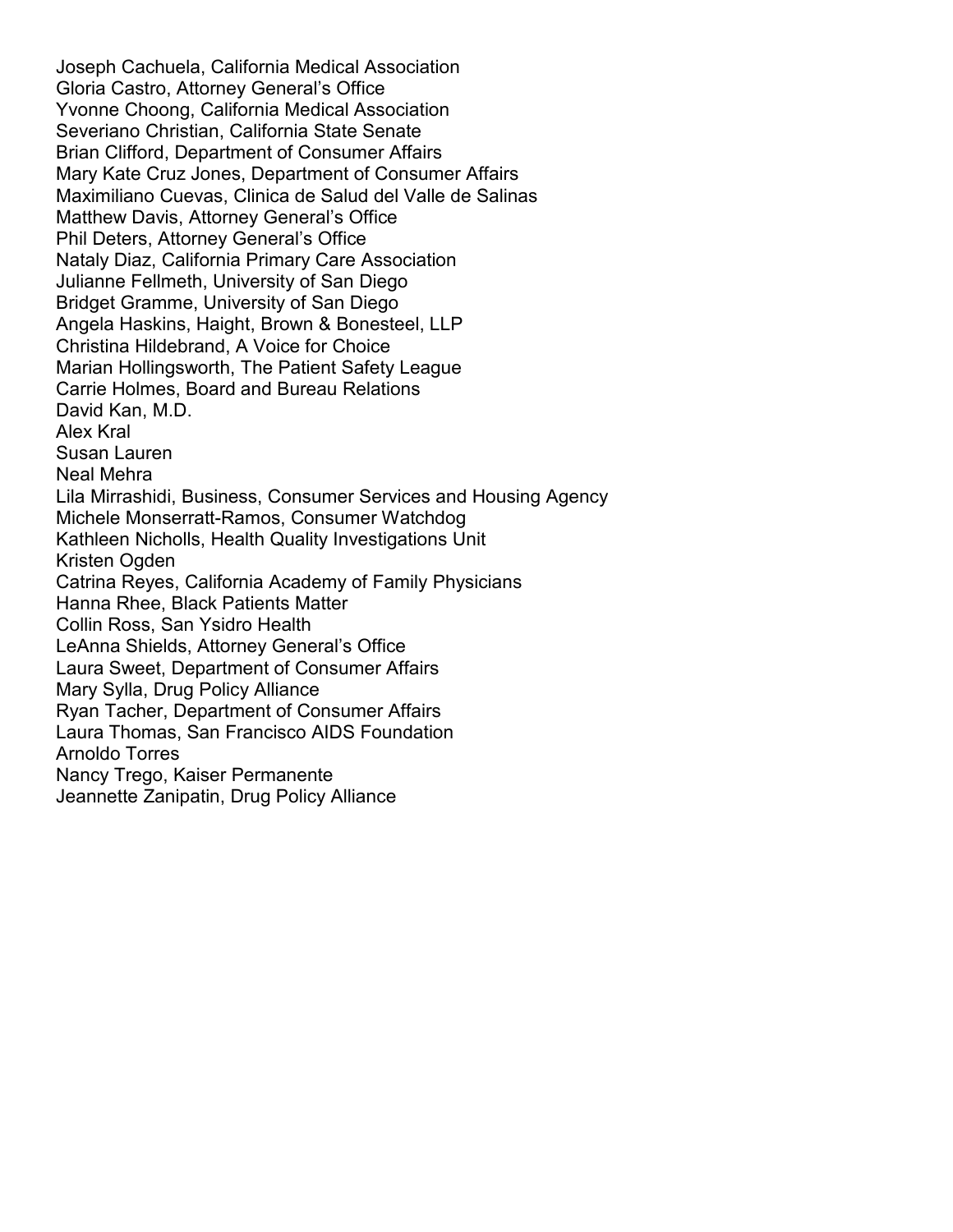# **Agenda Item 1 Call to Order/Roll Call/Establishment of a Quorum**

 2021, at 2:02 P.M. A quorum was present and due notice was provided to all interested parties. Ms. Lawson called the meeting of the Medical Board of California (Board) to order on February 4,

# **Agenda Item 2 Public Comments on Items not on the Agenda**

 Ms. Lauren commented on being a surgical assault survivor and her case against Dr. Saul Lauren expressed her dissatisfaction with the Board and in the outcome of her case. Berger. Ms. Lauren gave liposuction statistics, including patient harm and mortality rates. Ms.

 Ms. Rhee shared her concerns of healthcare disparity due to inexperienced medical experts used by the Board. Ms. Rhee commented on the importance of racial and ethnic diversity and religious tolerance.

Ms. Hildebrand expressed her disappointment in the Board for not having agenda items that were requested at previous Board meetings. Ms. Hildebrand asked the Board to add agenda items requested from the public.

Ms. Hollingsworth commented on the previous day's confirmation hearing, saying Board members should know Board statistics. Ms. Hollingsworth requested the Board take up the issue of telehealth and how doctors identify themselves to patients.

 Andrist also expressed his gratitude to Mr. Watkins for his effort put forth during the panel Mr. Andrist expressed his optimism with having Ms. Lawson as the Board president. Mr. meeting and the time he puts in for the full Board meetings. Mr. Andrist commented on the previous day's confirmation hearing and spoke of his complaints submitted to the Board.

# **Agenda Item 3 Approval of Minutes from the November 12 - 13, 2020 Quarterly Board Meeting**

Ms. Lawson asked if there were any additions or corrections to be made for the Board minutes.

Dr. Krauss requested corrections for comments made under agenda item five and stated that he emailed Ms. Caldwell his specific corrections.

Dr. Hawkins requested a correction to a statement Dr. Lewis made under agenda item seven, changing the word "Gate" to "State".

Mr. Watkins requested corrections for comments made under agenda item three and stated that he would email his specific corrections to Ms. Caldwell

 Ms. Lawson asked for a motion to approve the minutes from the November 12 - 13, 2020, Board meeting.

# *Dr. Lewis moved to approve the meeting minutes/S: Dr. Krauss*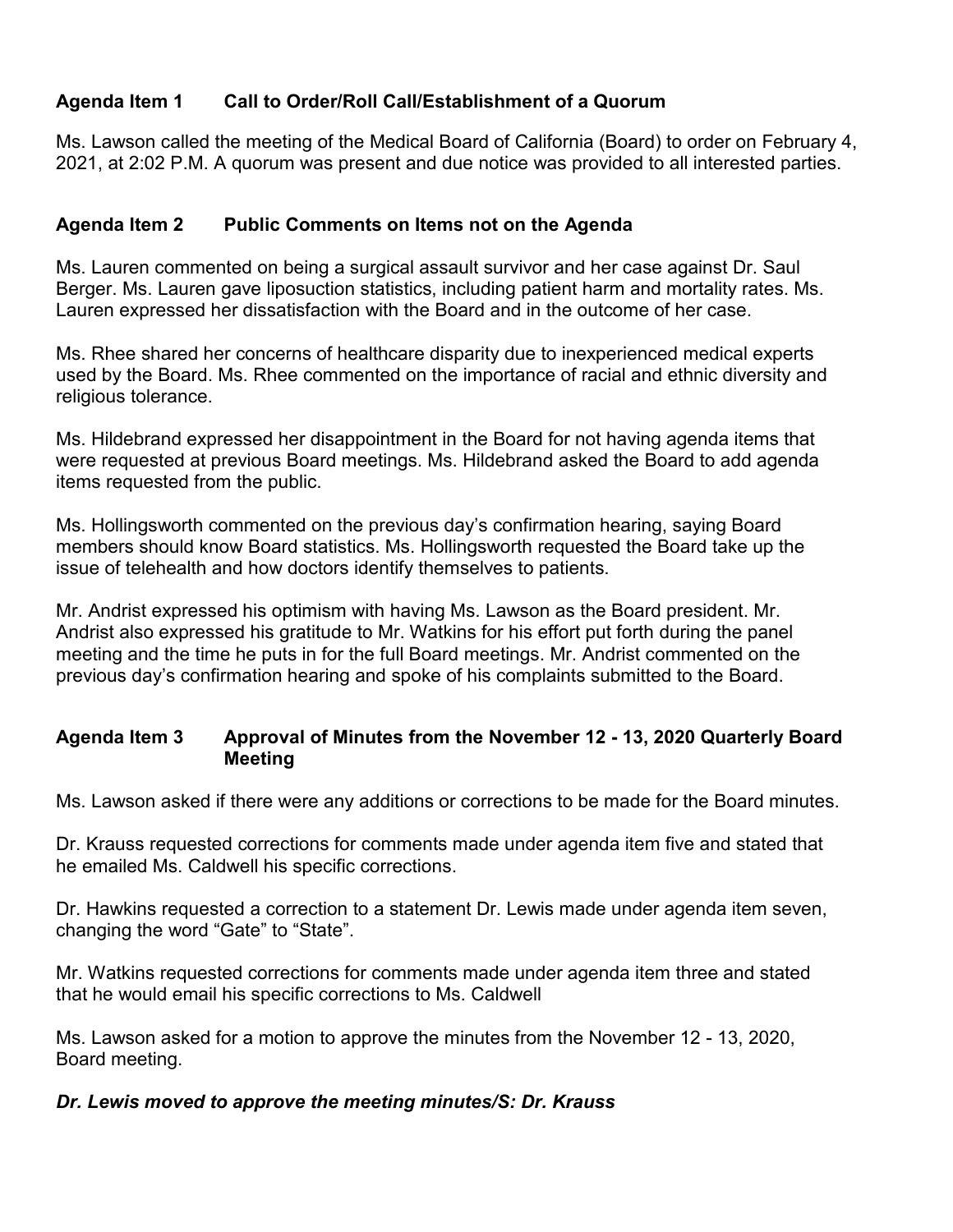Ms. Lawson asked for comments from the public.

Mr. Andrist commented that the intent of public comments is not being relayed in the minutes and that the minutes are not an accurate representation.

Ms. Rhee commented that she does not accept the minutes as they promote white privilege. Ms. Rhee also commented that the Board should utilize medical experts with a diversified background.

Ms. Hollingsworth commented that the Board meeting minutes are watered down, citing agenda item 23.

 Ms. Monserratt-Ramos agreed with Mr. Andrist's comments, saying that her specific comments were not listed. Ms. Monserratt-Ramos requested that the public's comments be documented.

Ms. Lawson asked Ms. Caldwell to take the roll.

#### *Motion carried 12-0*

# **Agenda Item 4 President's Report, including notable accomplishments and priorities**

Ms. Lawson began by announcing the Governor's newly appointed Board member, Ryan Brooks, saying he will be at the next Board meeting.

 Ms. Lawson reviewed the Board's website, including resources available to licensees and Ms. Lawson also mentioned that the 2020 Sunset Review Report, the most recent podcast episode, and new CURES requirements are all available on the Board's website. information from the California Department of Public Health (CDPH) in response to COVID-19.

 Ms. Lawson asked for questions or comments from the Board members. Hearing none, Ms. Lawson asked for comments from the public.

Ms. Rhee commented that she is not surprised that the President's Report does not mention issues regarding minority healthcare.

Mr. Andrist commented on the mandatory website maintenance causing the site to be down all weekend, saying it is unconscionable.

#### **Agenda Item 5 Board Member Communications with Interested Parties**

 the Mexico Pilot Program, including Senator Caballero, the Department of Consumer Affairs advocates of the program. Ms. Lawson commented that she's received communications from Ms. Lawson stated that she had an introductory meeting with the California Medical Association (CMA). Ms. Lawson also stated that she has met regularly with those interested in (DCA), Business, Consumer Services and Housing Agency (BCSH), and representatives from the public related to COVID-19 vaccinations and the Board's ongoing business.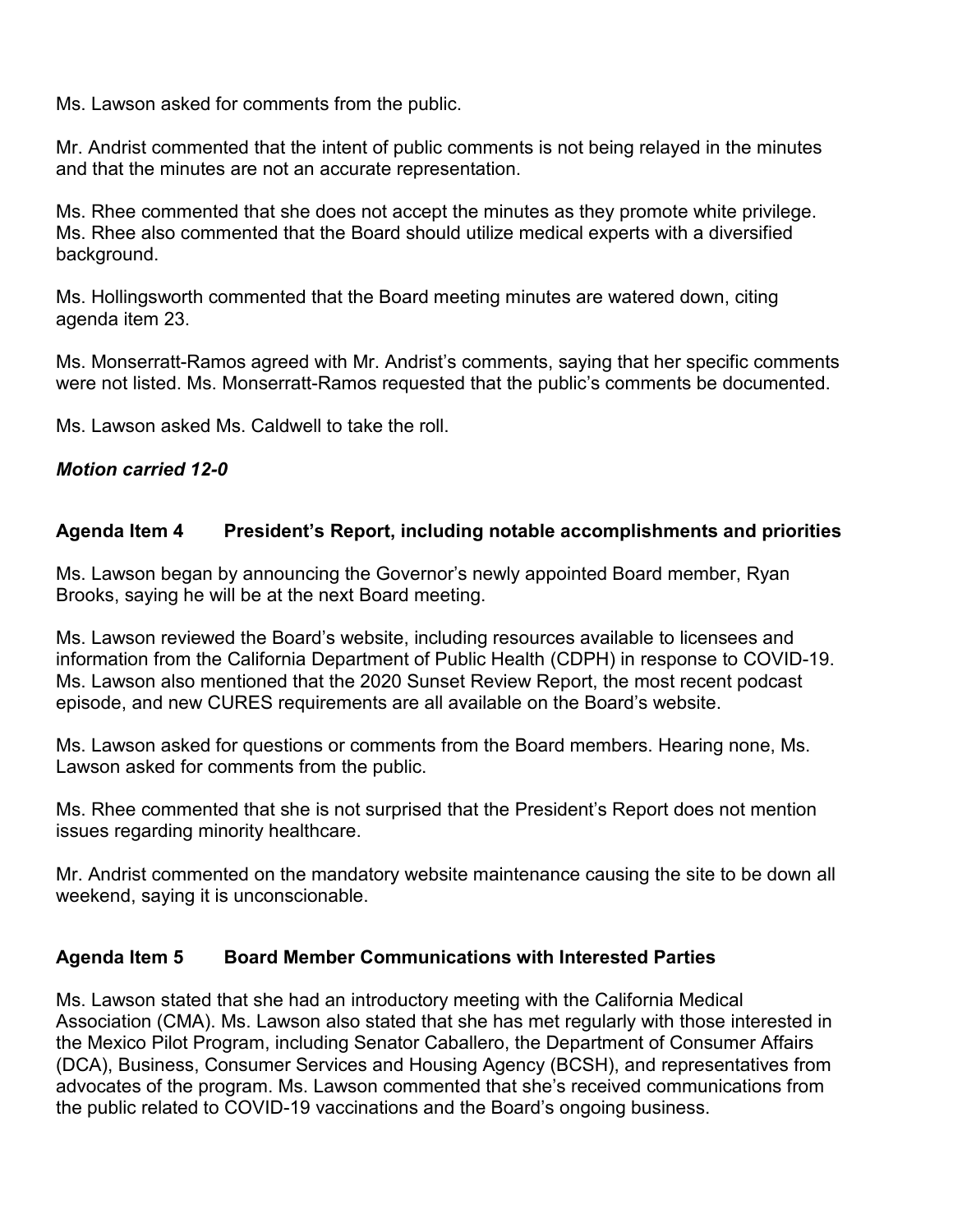Dr. Hawkins asked Ms. Lawson about the volume of inquiries she's received.

Ms. Lawson replied that she receives inquiries anywhere from once a week to several times a week, depending on the topic, saying that it is not an insignificant amount but that it isn't overwhelming.

Mr. Watkins asked if the Board is going to continue having interested parties meetings.

 the Board meeting. Ms. Lawson replied that she believes the meetings will continue and it will be discussed later in

Ms. Lawson asked for comments from the public.

Ms. Rhee commented that she hopes black patients are not marginalized during future interested parties meetings.

# **Agenda Item 6 Executive Management Reports**

 Mr. Prasifka began by sharing that Board staff had several meetings with Ms. Lawson and Dr. Krauss as well as meetings with BCSH, DCA, and other interested parties in relation to the Mexico Pilot Program. Mr. Prasifka also commented on meetings with legislative staff and advocates relating to telehealth, the Board's Sunset Review, and legislation introduced in 2021. Mr. Prasifka mentioned that Board staff met with the California Society of Addiction Medicine on matters of mutual interest.

 positions with a vacancy rate of 10%. In the budget update, Mr. Prasifka noted that the Board's fiscal year, saying that an anticipated loan for this year has been postponed to next year. Mr. Prasifka gave a staffing update, noting that the Board has 178.2 permanent full-time financial position continues to marginally improve and projected a surplus at the end of the

Mr. Prasifka reported that Board staff collaborated with DCA, the Department of Justice (DOJ), and the Board of Pharmacy to launch an outreach program to inform physicians about the security arrangements for paper forms used to write controlled substances. Mr. Prasifka also reported on the news releases to announce the Board's new president, vice president, and secretary, as well as the posting of the fall 2020 edition of its newsletter.

 Mr. Prasifka gave an update on remote working, saying over 60% of Licensing staff, 40% of Enforcement staff, and 80% of Information Systems Branch (ISB) staff are working remotely. Mr. Prasifka added that ISB is continuing to adjust for accommodating additional Board and HQIU staff working remotely.

 on commencing these forums, with expectations that the first meeting will happen before the next full Board meeting and will proceed on a quarterly basis. Mr. Prasifka commented on patient advocacy forums, saying that Board staff has been working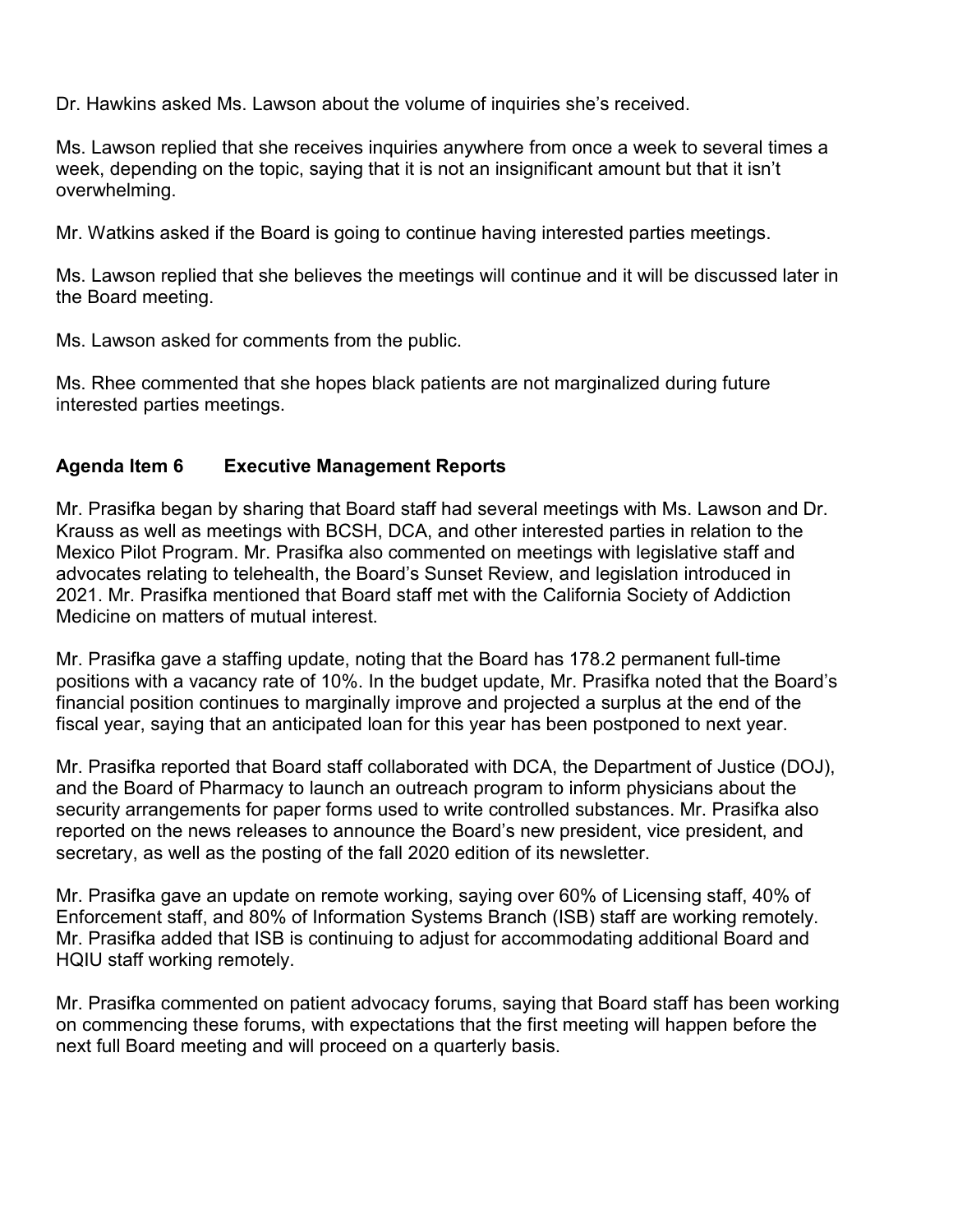bodies, BreEZe has been adapted to facilitate the update of the physician survey, progress Mr. Prasifka gave an update on the ISB unit, reporting that the Direct Online Certification Submission (DOCS) portal now represents 156 medical schools and 455 postgraduate training has been made in allowing physicians to print their own wallet cards and licenses, the Board's website is being refreshed and redesigned, the online complaint form is being redesigned in order to capture as much relevant information in the early stages as possible, and that a WebEx training for the Medical Expert Program was held in January.

 initiate a complaint has been coming down over the past six months and is now at six days. complaint in CCU is 137 days in the second quarter, which is an improvement from the first Mr. Prasifka reported that the Central Complaint Unit's (CCU) average number of days to Mr. Prasifka also reported that the average amount of days to complete the processing of a quarter, the total number of pending complaints decreased by more than 50% in the past year, and complaints over one year have decreased by more than 80%.

 complete complaints in CCU are down. Mr. Prasifka reported that the Complaint Investigation Office (CIO) has closed 65 complaints and transmitted 21 cases to the Attorney General's Office (AGO). Mr. Prasifka referred to the metrics, saying it appears there has been a reduction in complaints received, but if we adjust for being halfway through the year, we are on target and staying consistent with historical figures. Mr. Prasifka commented that the complaint initiation timeframes and average days to

Mr. Prasifka referred to the Pending Enforcement Caseload Summary chart, saying that it is not informative to just look at a snapshot but instead we need to compare one time period to another. Mr. Prasifka explained that the chart shows progress is being made in closing out old complaints, every complaint is being dealt with properly, easier complaints are being handled efficiently and effectively, and the more difficult cases are being invested in.

Mr. Prasifka gave an update on the Licensing Unit, saying the Board is issuing more licenses than applications received and that the postgraduate training license (PTL) surge has been largely dealt with. Mr. Prasifka commented that good progress has been made given that a significant volume of staff are working remotely.

Dr. GnanaDev asked what the Board is doing for cost savings.

 Board is referring less cases to HQIU. Mr. Prasifka noted that there is hope that there has been improvement in the Board's financial position since there is a lag between performance Mr. Prasifka replied that fewer complaints is an important driver in lowering costs and that the and the budget.

 Dr. GnanaDev commented that the complaints will fluctuate and he would like to know what the Board can structurally come up with for cost reduction.

 Mr. Prasifka commented that the Board wants to do more internally and wants to increase its regulatory toolkit. Mr. Prasifka commented on treating complaints in a non-adversarial manner to get costs under control.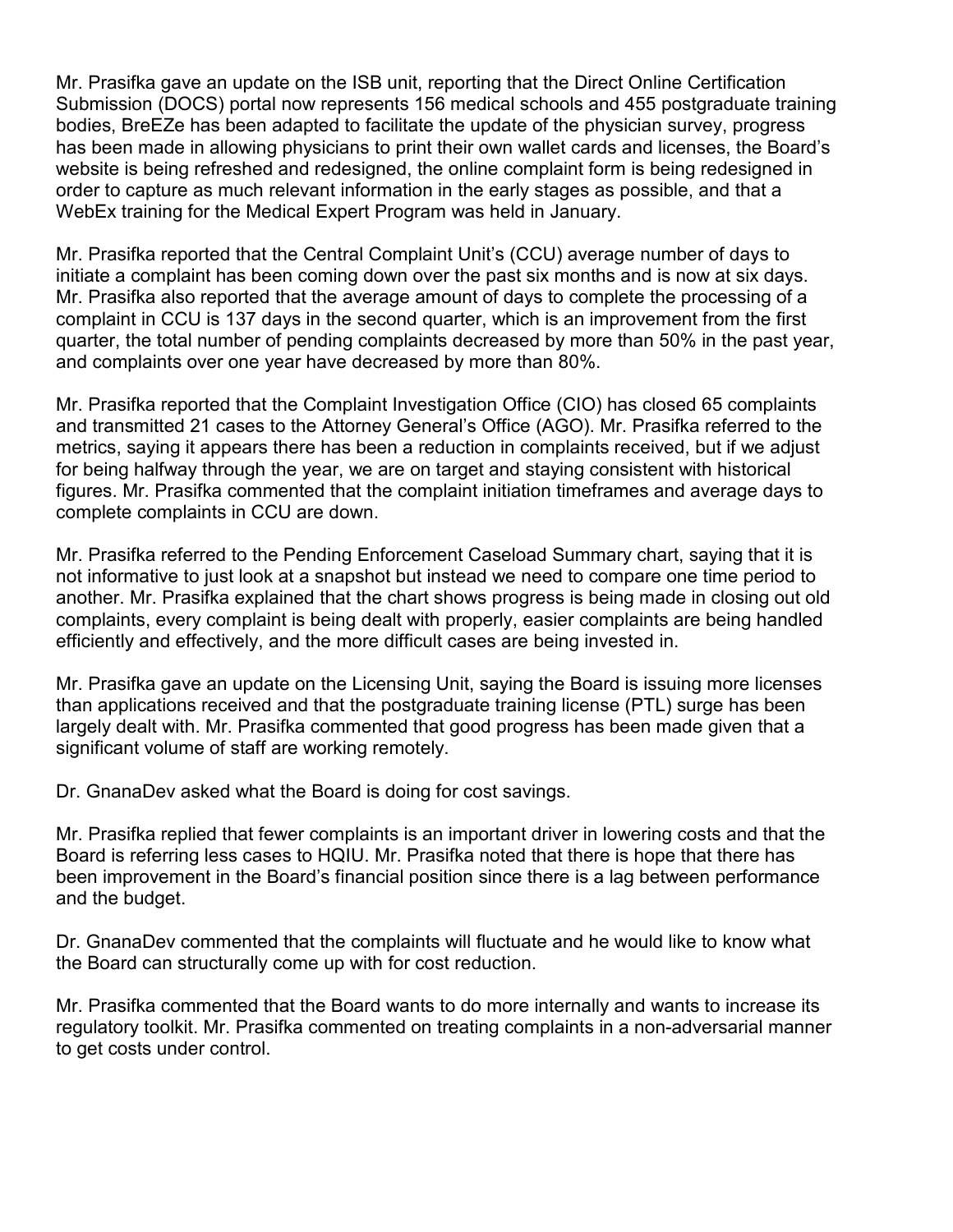Dr. GnanaDev asked about the Board communicating with the public during the complaint process.

 being a cumbersome legal process, it can be a problem for any enforcement agency. Mr. Prasifka explained that at the initial stage of a complaint, an initial review is conducted, and once the complaint goes to an investigation there may be instances when the complainant is contacted. Mr. Prasifka continued, saying the complainant is informed of what is happening at the various stages of the process and that there will be an enforcement process presentation during the Board meeting. Mr. Prasifka noted that this is something that can be improved, and

Dr. Mahmood commented that it is the Board's responsibility to communicate to the complainant, whether that be a family member of the victim or the actual victim. Dr. Mahmood continued, saying the Board cannot sort out the facts unless we speak with the complainant. Dr. Mahmood commented that the Board should make available the complaint process and how long an investigation takes to be more transparent. Dr. Mahmood asked if Board staff can provide the last five to seven years of enforcement processing times

 Mr. Watkins thanked Mr. Prasifka, Mr. Varghese, and the management team in achieving a 7% pending enforcement caseload. Mr. Watkins asked how teleworking staff are doing in terms of their morale.

Mr. Prasifka replied that they are doing well, explaining that the staff who are teleworking want to and it facilitates their work-life balance. Mr. Prasifka explained that it is difficult to build morale and camaraderie with people you don't see, but the Board's active management reaches out to staff to make sure they receive the support they need.

 and charts, nor are they able to see all of the enforcement cases that the panels decide on. Mr. Watkins asked if Board staff could prepare a report every quarter of all the cases that were Mr. Watkins commented that a lay person may not be able to understand the Board's matrices decided on by the panels that lists the case name, the section of the law that it relates to, and what the panel decision was. Mr. Watkins explained that this could provide transparency and build trust with the Board and advocacy groups, as well as give the Board insight and show gaps where better decisions could be made.

Mr. Prasifka commented that this information is available in the Board's newsletter but staff can work on a user-friendly version of the request.

Mr. Watkins commented that the information in the newsletter is not the same and that a quarterly list in one location would be a good tool to have.

Dr. Yip commented that he is always looking for ways to maximize resources and cut costs without compromising quality, and that a lot of resources are spent during the enforcement process. Dr. Yip continued, saying the Board may need to stratify cases to save on resources. Dr. Yip also commented on having an online platform to show where cases are in the enforcement process.

Dr. Thorp commented that budget issues are still quite a concern and that he is especially concerned with AGO expenses, citing the expenditures and budget given in Mr. Prasifka's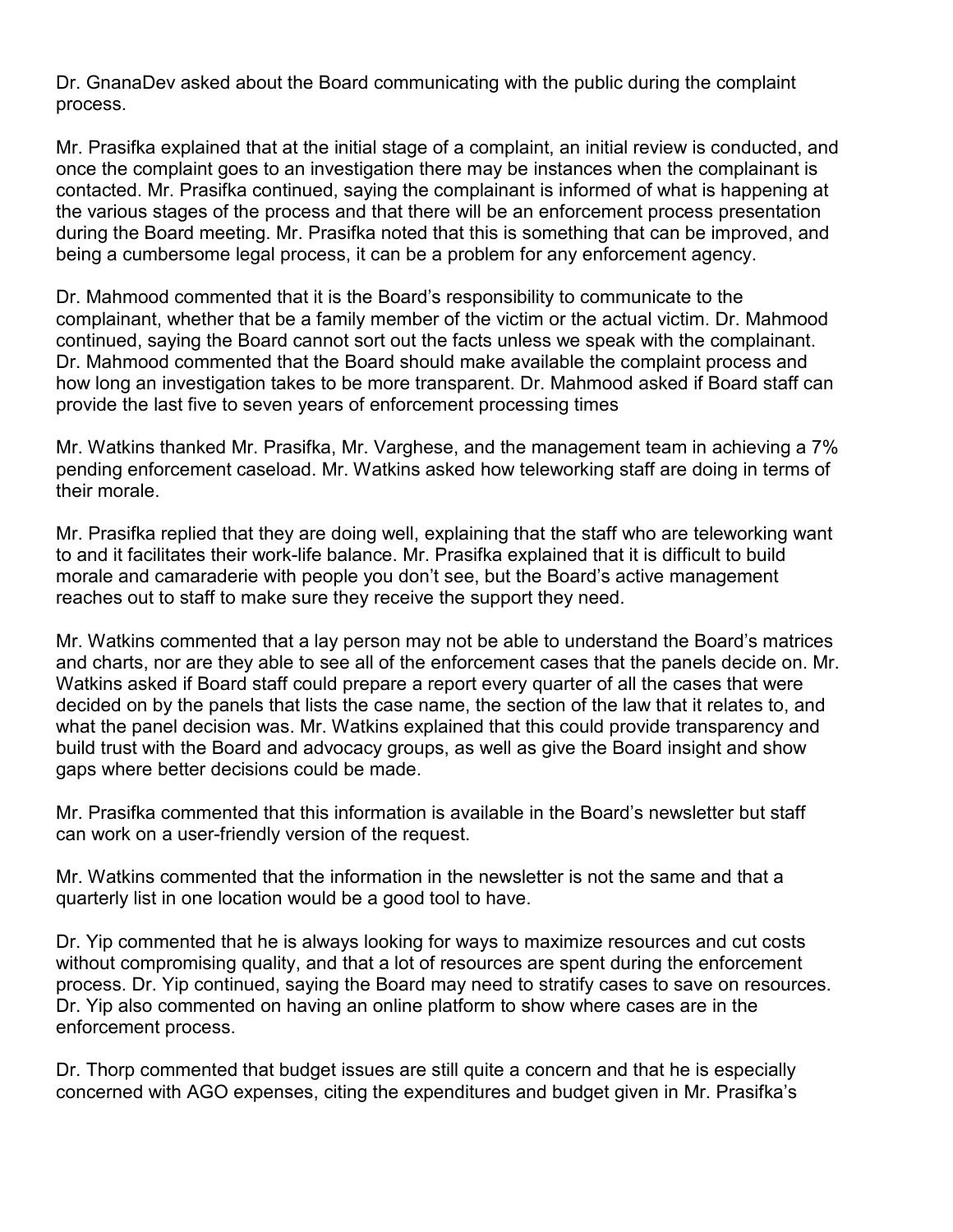report. Dr. Thorp commented that, even after the raise given to AGO staff, the averages have not improved, and asked why there is a disparity with the budget and expenditures.

 Mr. Prasifka replied, saying the fees from the AGO have increased and that the only way forward to improve the expenditures is to refer less cases to the AGO and to try to do more internally. Mr. Prasifka commented that the Board is legislatively limited and it is difficult to control costs with outside agencies.

 Dr. Thorp explained that his concern is that the Board has gone over the budget for AGO services by a significant amount and at the same time the average days to file a complaint by the AGO has increased, even after they received a raise.

 Mr. Varghese replied that most of the spending is in personnel services, and that the budget is an estimate which may not take into account retirement payouts. Mr. Varghese commented that Board staff will look at detailed reports to bring back additional information.

 Dr. Thorp commented that his question is about AGO expenditures being more than over half of the budget within the first six months of the year, and that with staff at the AGO being paid more, they should work more efficiently.

Mr. Varghese reiterated that detailed reports will be requested and looked over to come back with additional information.

Dr. Thorp asked if there is a way the Board can track ongoing costs with the AGO and their pattern of filing charges, saying it is concerning that the Board has no control over that area. Dr. Thorp mentioned the confirmation hearing, saying he would like to have additional information at the next hearing.

Ms. Lawson suggested that Board members ask Ms. Castro the questions they have about the AGO during her update.

Ms. Lubiano asked what kind of training the Board offers its expert reviewers beyond the regular training and guideline manual. Ms. Lubiano also asked what immediate improvements can be made to the training process and how we can prioritized improving it.

 Mr. Prasifka replied that the expert reviewer training is an important part of the process, but it medical expert is seen as prestigious and will attract the most eminent physicians. In recommend individual training. is not the only part. Mr. Prasifka explained that Board staff are consistently reviewing the work of the experts and trying, where necessary, to remediate in order to increase the quality of work. Mr. Prasifka commented that he would like to bring the Board to a point where being a answering Ms. Lubiano's second question, Mr. Prasifka replied that better training is needed, and that staff needs to reach out to reviewers who may not be providing quality work to

Ms. Campoverdi asked if the Board can get a demographic breakdown of its expert reviewers and also commented that she would like to see more diversity in the medical experts.

Mr. Prasifka commented that Board staff can provide this request.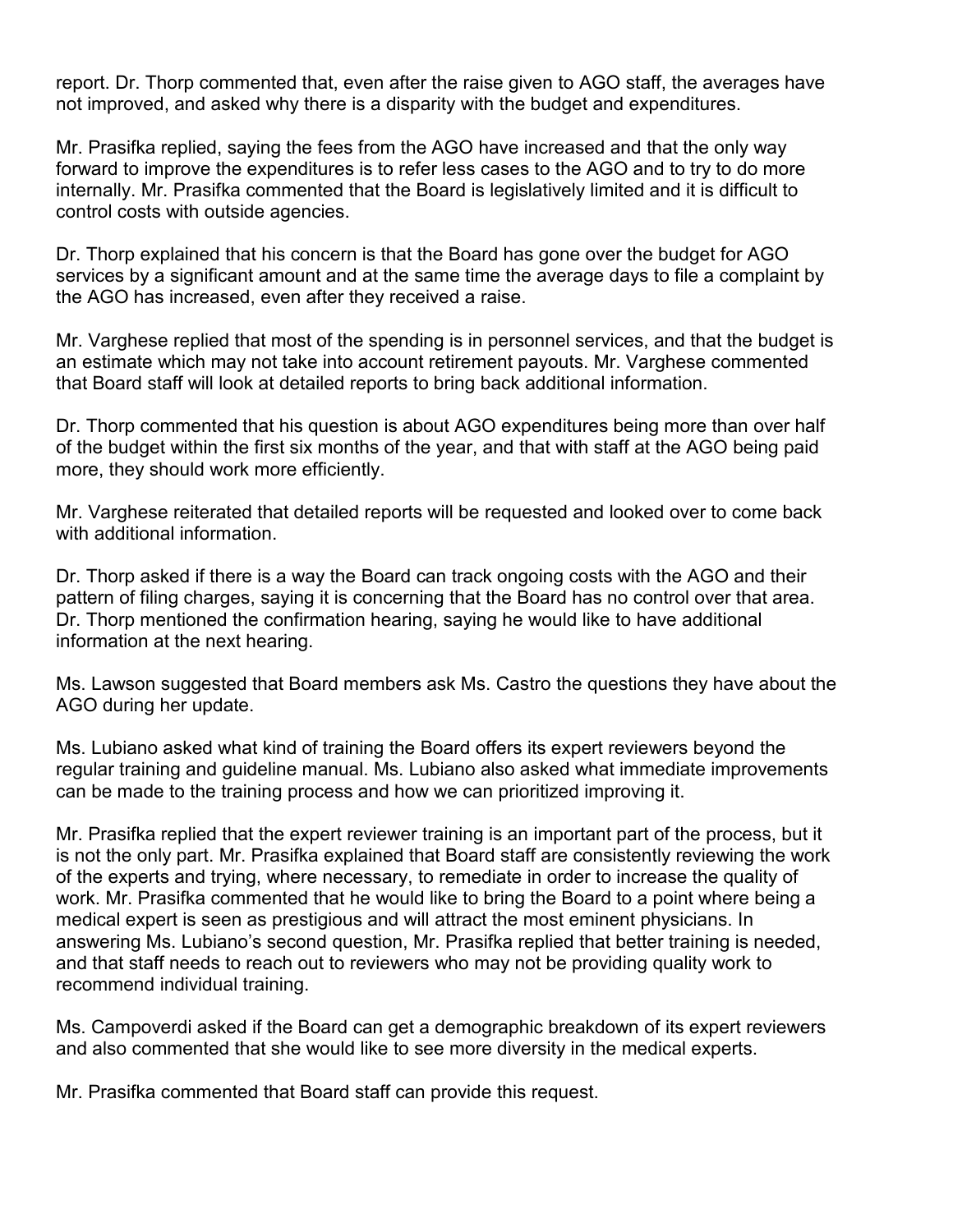Dr. Tirado commented on pending cases that could take up to two years and asked what kind of cases those are. Dr. Tirado also asked if the Board has a goal in terms of timing to close cases.

 Mr. Prasifka replied that there is a lot of information in the charts, but the information becomes more useful as we develop more of a longitudinal analysis, saying that the goal is, as we add to it, an aging analysis can be done to focus on the oldest cases. Mr. Prasifka explained that there are several reasons that cases can be very old, including ongoing civil litigation or other legal issues. Mr. Prasifka stated that it is important that priority is given to the oldest cases.

 Dr. GnanaDev commended Board staff for moving from paper to electronic processes in the Licensing Unit and commented that it might decrease our timeline if we could do the same in the Enforcement Unit.

 Dr. Thorp commented that, in response to Dr. Tirado's question, it is important to recognize that over a fourth of cases over two years old are probation monitoring.

Mr. Prasifka agreed, saying that probation should be looked at separately and to change the enforcement coding would require redevelopment of the system from ISB. Mr. Prasifka commented that the goal is not to reduce probation but to monitor to see if it's effective.

 who are already on probation whose cases have been decided, and the wait time from a Dr. Mahmood commented that there are two different categories being spoken about: people complaint until the decision is made from the Board. The latter being a lengthy time period.

Mr. Prasifka agreed that the probation monitoring is separate but to make the change in the enforcement codes, ISB would have to rebuild the system.

Dr. Mahmood reiterated that the categories should be separated to avoid confusion.

Dr. Mahmood reiterated that the categories should be separated to avoid confusion.<br>Ms. Lawson asked for any other questions and comments from the Board members. Hearing none, Ms. Lawson asked for comments from the public.

 Ms. Rhee commented that she's happy to hear about the quarterly patient advocate meetings demographics of medical experts and commented that our current Board members' and and asked that her non-profit not be marginalized, adding that the Board should notify the public of when the meetings are occurring. Ms. Rhee also commented that the AGO is not representing the Board appropriately and suggested settlement conferences to re-establish patient-doctor relationships. Ms. Rhee thanked Ms. Campoverdi for requesting the medical experts' resumes read like white power.

 ambiguous numbers should not be included. Mr. Andrist thanked Dr. GnanaDev for asking about interviewing complainants and commented that complainants do not always provide all Mr. Andrist commented that the Board should not blame the coding system and that of their information when submitting a complaint, yet, that is what the Board uses to decide if a case moves on. Mr. Andrist shared that the California Contractors State License Board lists on their website a timeline of everything happening with a complaint. Mr. Andrist also shared that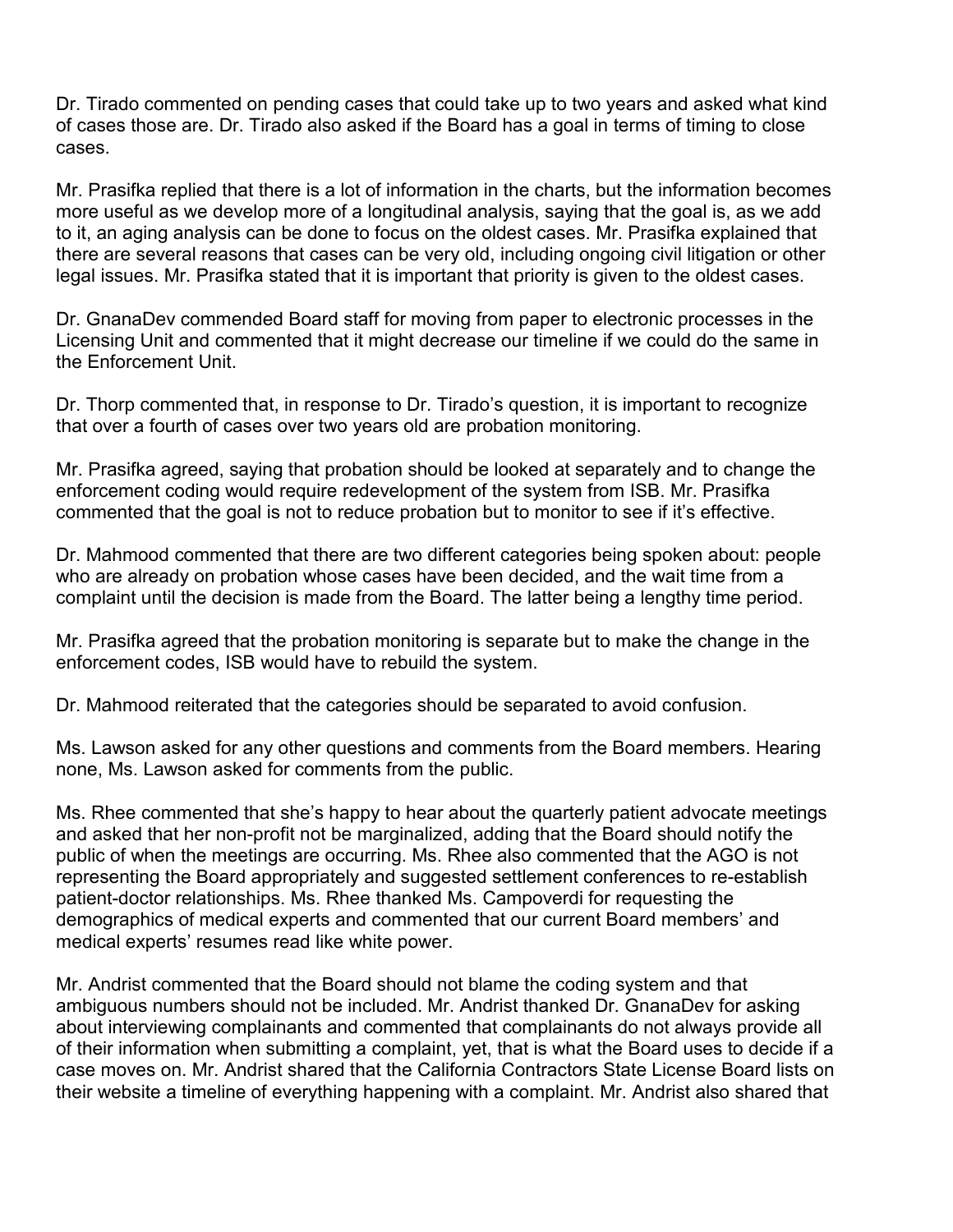talk to advocates to set up and plan the meetings. Mr. Andrist commented on how costly it will he's excited about the quarterly patient advocate meetings and asked if the Board is going to be to attend full Board meetings along with advocate meetings. Mr. Andrist also commented on clearing out old complaints, wondering if they will be thrown away, and spoke of the budget in relation to investigating complaints. Lastly, Mr. Andrist requested a report to show how and why complaints are closed.

Ms. Hollingsworth thanked Mr. Prasifka for the goal of having quarterly patient advocate meetings, saying she hopes it improves communication between the Board and advocates. Ms. Hollingsworth suggested forming an advisory committee, with members of the public serving on the committee, to deal with disciplinary guidelines, how to effectively submit complaints, and doctor transparency issues.

# **Agenda Item 7 Update on the Sunset Review Process**

Mr. Prasifka reported that the Board submitted the Sunset Review Report to the legislature on January 4, 2021, and it was posted to the Board's website the following week. Mr. Prasifka thanked staff and the Board president and vice president for their contributions. Mr. Prasifka commented that the Board is now waiting on the legislature for the Sunset Review hearing date. Mr. Prasifka continued, saying prior to the hearing, the Board will receive documents identifying topics of interest to the legislature, giving the Board time to prepare for the hearing. Mr. Prasifka commented that Board staff has had discussions with hearing committee staff and will continue to do so throughout the process. Mr. Prasifka shared his hope that there will be a bill introduced to extend the Board's sunset date and include other statutory changes that support the Board's consumer protection mission. Mr. Prasifka expressed the importance of this opportunity to put the Board on sound financial footing.

Mr. Watkins asked what Mr. Prasifka thought the central theme was from yesterday's confirmation hearing about Sunset Review.

 expertise and public protection. Mr. Prasifka replied that there were concerns with the relationship the Board has with complainants as well as the Board's disciplinary rate as compared to other regulatory bodies. Mr. Prasifka commented that there was also some concern about balance between physician

Ms. Lawson asked for any other questions and comments from the Board members. Hearing none, Ms. Lawson asked for comments from the public.

 Mr. Andrist commented that the public watches and listens to how doctors protect doctors and that the Board's emphasis is on its physician members rather than consumer protection. Mr. Andrist commented that the Sunset Review Report does not include any negative issues the Board faces, which is not being honest with the legislature.

 Ms. Reyes expressed her appreciation for the opportunity that the Sunset Review brings to make recommendations for improvements to the PTL program, including physician residents and moonlighting.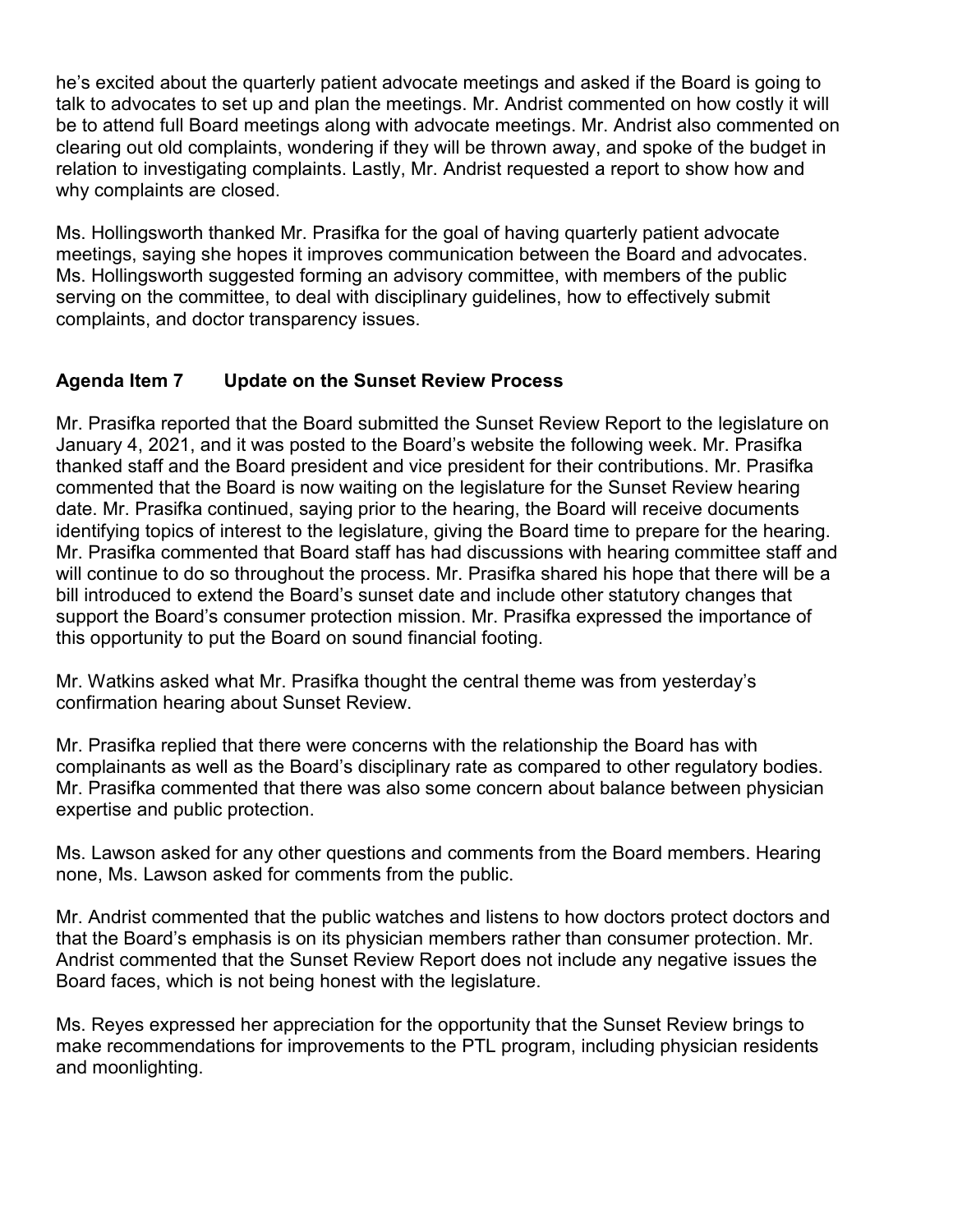Ms. Diaz expressed her appreciation for the opportunity for continued discussions with the Board about unintended consequences created by the PTL program. Ms. Diaz encouraged the Board to work with the legislature and stakeholders to create a solution.

# **Agenda Item 8 Update from the State's Response to COVID-19**

Mr. Prasifka began the update by saying the Board plays a significant role in the state's response to the pandemic. Mr. Prasifka reported that, since the last Board meeting, nine Board staff have tested positive for COVID-19. Mr. Prasifka continued, saying the Board takes the safety of its employees seriously and meets the guidelines of the Governor's Resilience Roadmap, the Centers for Disease Control and Prevention (CDC), the CDPH, and DCA's COVID-19 Prevention Plan to slow or prevent the spread of COVID-19 within the workplace. Mr. Prasifka stated that the Board reports all positive test results and that the incidents were all isolated with no secondary transmission within the workplace.

 Mr. Prasifka summarized the communications that the Board has issued to licensees, including vaccine guidelines and temporary waiver extensions. Mr. Prasifka reported that, as of the end of January, the Board has received 891 complaints about COVID-19

Ms. Lawson asked for comments from the Board members. Hearing none, Ms. Lawson asked for comments from the public. There were none.

#### **Agenda Item 9 Discussion and Possible Action on Amendments to Existing Law Under Business and Professions Code (BPC) to Foster Efficiency with Licensure Application and Renewal Processes**

cards. Mr. Varghese began with an update on ongoing process improvements and cost reduction activities that Board staff have put into practice, including the AGO accessing material through an online portal rather than burning and mailing DVD's and eliminate printing and mailing the winter edition of the Board's newsletter. Mr. Varghese also reported that the Board is nearing completion of creating electronic wallet cards rather than printing and mailing plastic wallet

Mr. Varghese continued, saying that most of the lagging indicators are based on existing processes, laws, or policies that should be looked at. Mr. Varghese referred to the Board goals adopted in the 2018-2021 strategic plan, specifically goals 1.1 and 1.3 to automate and improve efficiency in licensing processes. Mr. Varghese also referred to BPC sections 163.5 and 2424 in explaining that paper renewal notices are mailed to licensees who have not completed their renewal 120 days prior to the expiration date and that notification is mailed to licensees who have not renewed 60 days prior to the expiration date.

Mr. Varghese explained that the majority of the Board's licensees renew online and Board staff are hoping to eliminate or modify the required paper mailings to achieve the strategic goals previously noted, and that this request would allow Board staff to work with the legislature and stakeholders to explore statutory changes to reduce the use of paper during licensing processes.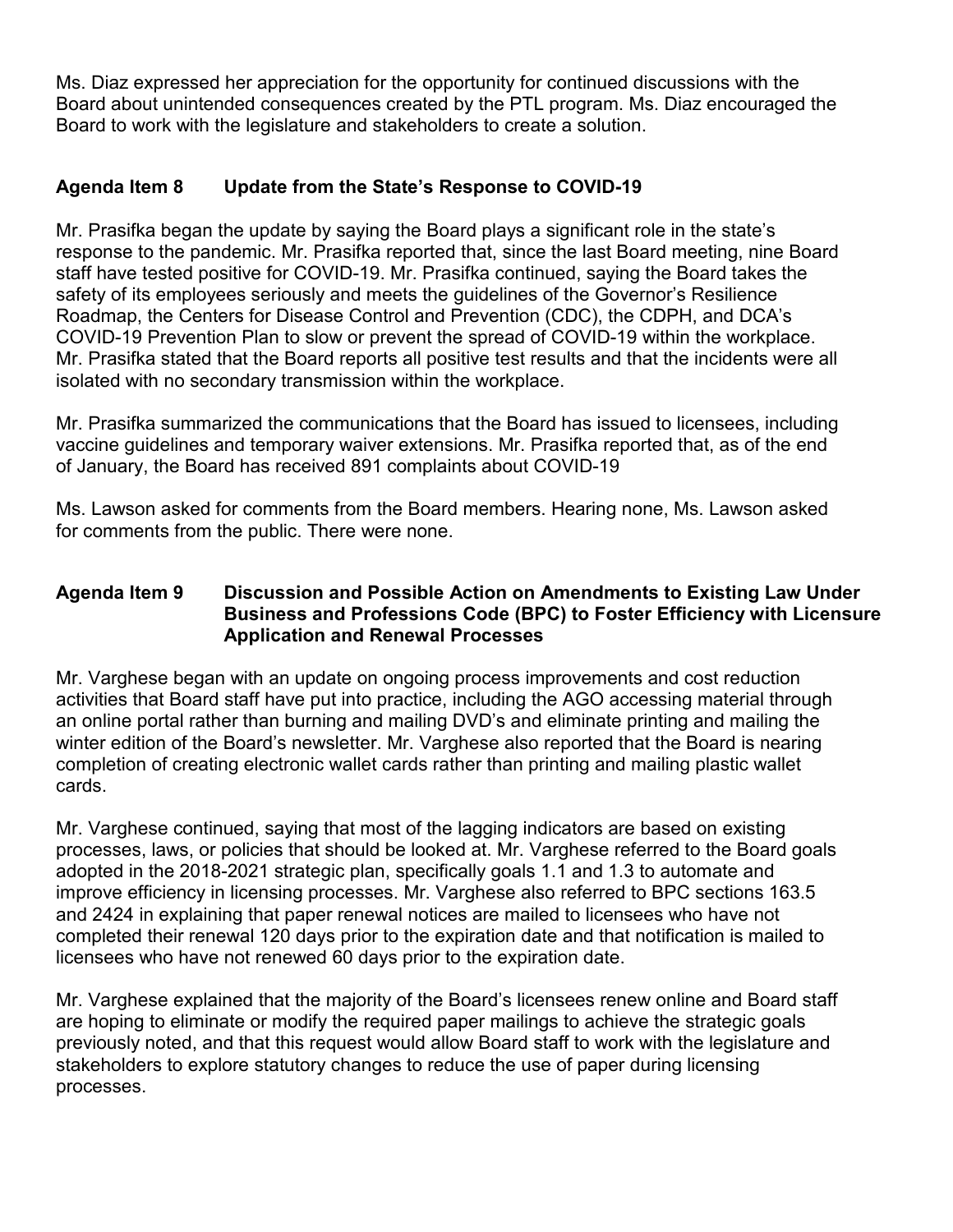#### **Dr. GnanaDev moved to approve Board staff's request for agenda item 9/S: Mr. Watkins**

Dr. GnanaDev commented that he thinks this is a great idea to save paper and improve processing times.

Dr. Thorp commented that this is a great idea and it would help to streamline processes.

Ms. Lawson asked for comments from the public.

Mr. Andrist commented that having electronic documents would make it easier for the Board to provide Public Records Act (PRA) requests. Mr. Andrist also commented on the cost to obtain PRA requested documents.

Ms. Lawson asked Ms. Caldwell to take the roll.

# *Motion carried 12-0*

#### **Agenda Item 10 Update from the Attorney General's Office**

 Ms. Castro began by congratulating Ms. Lawson on her new position as Board president. Ms. Prosecuted for fiscal year 2019/2020 has been published. Ms. Castro reported that the AGO Castro notified the Board that the Attorney General's Annual Report on Accusations received 550 accusation matters for legal review in fiscal year 2019/2020, 412 matters were filed by the Board, and 337 matters received in prior fiscal years were adjudicated. Ms. Castro also reported that the AGO had a successful outcome in defending the Board in a third-party subpoena action that also involved two other DCA clients. Ms. Castro mentioned that the outcome will limit non-party subpoenas served against state entities. Lastly, Ms. Castro reported that the Office of Administrative Hearings (OAH) will hold virtual hearings through August 2021.

 their legal staff. Ms. Castro welcomed questions regarding the Board's budget and Ms. Castro gave a staffing update, commenting on a retirement and two new members joining enforcement timeframes that were previously discussed.

Ms. Lawson requested Ms. Castro address the previous comments up front before going to Board members for additional questions.

Ms. Castro referred to the enforcement chart Average Days to File Administrative Charges Prepared by the AGO, saying that it includes processing time of the Board and it goes from the time charges are filed to when they are received. Ms. Castro commented that there was a significant change in how this was tracked from the 2020 report and that this report has never listed the amount of different kinds of work coming in. Ms. Castro also commented that the chart does not show the number of cases sent for processing nor does it reflect pending matters or outcomes.

Ms. Castro clarified that there was not a raise in salaries but rather a raise to the legal hourly fees. Ms. Castro continued, saying the AGO's budget was reduced from eliminating the vertical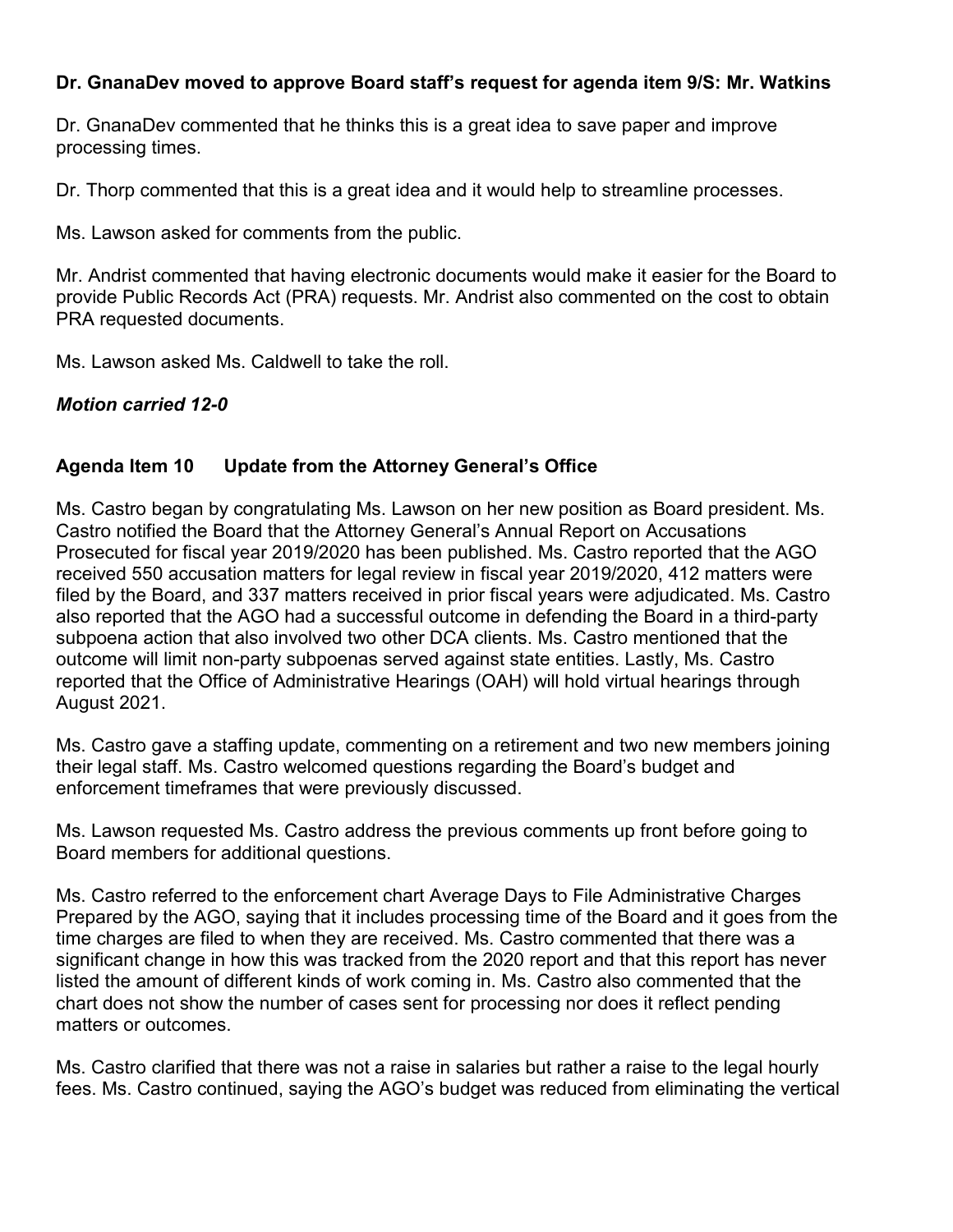enforcement program, which is reflected in the increased timeframes. Ms. Castro commented referred and declined cases since fiscal year 2017/2018. that the AGO has recreated some efficiencies to improve processing times and spoke of

 Dr. Thorp shared his concern that the amount of money already spent for attorney services in six months is over half of the budget, and commented that it is hard to understand how the the average days to file a complaint increasing. Board is going to finish the fiscal year without being in a deficit. Dr. Thorp also commented on

 be exceeded and that it is up to the Board to request a budget increase. Ms. Castro also Ms. Castro commented that the AGO sent a prognostication to the Board that the budget could commented that the current numbers are not as bad as she thought they would be without vertical enforcement.

 Dr. Krauss commented that when the Board panels ask for a case to be sent back to change a stipulation, it may not be the most productive use of time or money, and that it may be helpful if Ms. Castro could let the Board know the most productive ways to spend its time and money with the AGO

Ms. Castro replied that she would be happy to meet and discuss these issues.

Dr. Krauss commented on the time it takes to get the best possible outcome for public protection and the cost of doing so and recognizing the limitations on time and money.

Ms. Castro commented that moving to virtual hearings may add to cost savings.

 the disciplinary guidelines and being told that the guidelines are not accurate. Mr. Watkins follow the guidelines, unless it was a very serious matter. Mr. Watkins commented that this is biased tone of the memos, as well as facts being hidden in the memos. Mr. Watkins continued, saying the Board trusts the AGO to give advice, yet the Board hears from complainants and Mr. Watkins recalled asking Ms. Castro during a previous meeting about not always following continued, saying since asking that question, almost all of the memos he's reviewed do not not adequately protecting the public. Mr. Watkins also commented that he is troubled by the patient advocates about feeling unrepresented. Mr. Watkins commented that he is looking for a way to create a partnership with the AGO to address these issues.

Ms. Castro replied that the guidelines should be applicable to a case by the accusation that was filed and the AGO will advise the Board of the positives and negatives of a case.

 make a decision from the facts, however, when the memos are biased, he is being directed in Mr. Watkins commented that when he gets a memo, it should be balanced to allow him to a certain way. Mr. Watkins invited Ms. Castro to show him how they do not deviate from the guidelines, because he finds it happens 80% of the time. Mr. Watkins commented that, because deviating from the guidelines has become practice, the integrity of the Board is in question.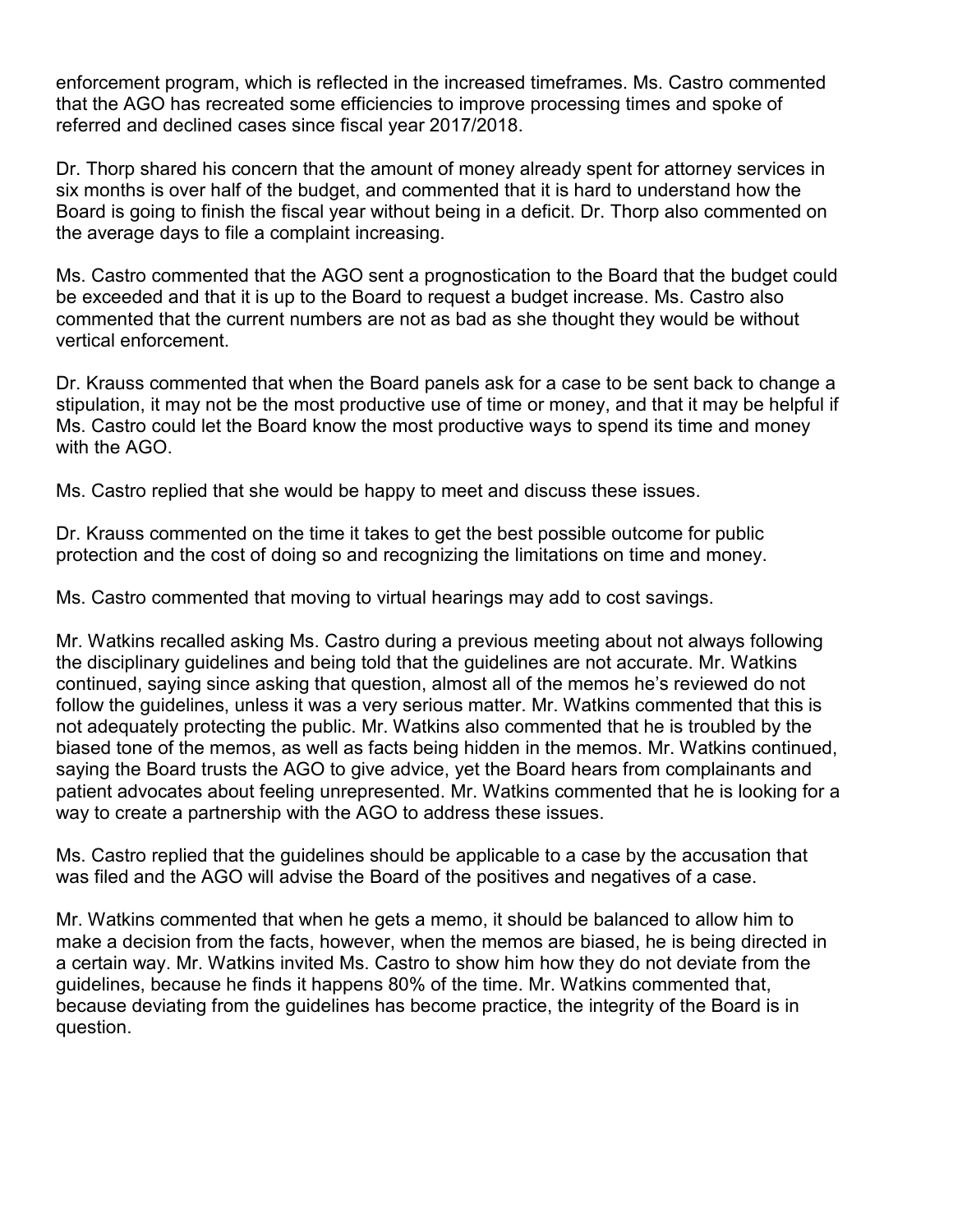Ms. Lawson commented that this is a broader conversation and recommended Board members work with Board staff to come up with a plan and process to address these concerns.

Dr. Hawkins commented that the guidelines are an acknowledgment that the cases are not always black and white. Dr. Hawkins also commented that he has never read a memo and thought it to be directing his decision.

 and hidden facts in memos are serious allegations and that she reads each memo issued. Ms. Castro commented that panel members may hold decisions and ask questions of the deputy attorney general (DAG). Ms. Castro stated that cases are not black and white, and that the standard of care and guidelines are the systems in place since there is no way to pass laws on everything they encounter with cases. Ms. Castro also commented that the bias tone

 Dr. Lewis echoed Dr. Hawkins that cases are not black and white and commented that the guidelines do not always have to have the maximum applied.

Ms. Lawson requested to set up a time to talk about these important issues so that the Board meeting may move on.

 Mr. Watkins stated that he is fine with deviating from the guidelines, but not 80-90% of the time, saying that amount becomes a practice. Mr. Watkins agreed that a meeting to discuss this would be productive.

Dr. GnanaDev commented that it was not the Board's intent to completely eliminate vertical enforcement and that the money saved was lost in the hourly cost increase.

Ms. Castro commented that Ms. Jones has identified about 100 cases for early intervention that the AGO is assisting with.

Ms. Lawson asked for comments from the public.

 Mr. Andrist commented that Mr. Watkins is a godsend to patient advocates and that he should be careful so as not to end up off of the Board. Mr. Andrist read an excerpt from the Board's Manual of Model Disciplinary Orders and Disciplinary Guidelines.

Ms. Rhee agreed with Mr. Watkins' comments and stated that he should be careful so he does not end up off of the Board. Ms. Rhee commented on how bias and deviating from the guidelines can be seen in her own case. Ms. Rhee also commented that the AGO is corrupt and being misused to target underrepresented minority physicians.

 Ms. Hollingsworth commented that Mr. Watkins voiced what patient advocates have long known and gave examples of cases. Ms. Hollingsworth urged the Board to address these issues to protect Californians.

# **Agenda Item 11 Update from the Health Quality Investigation Unit**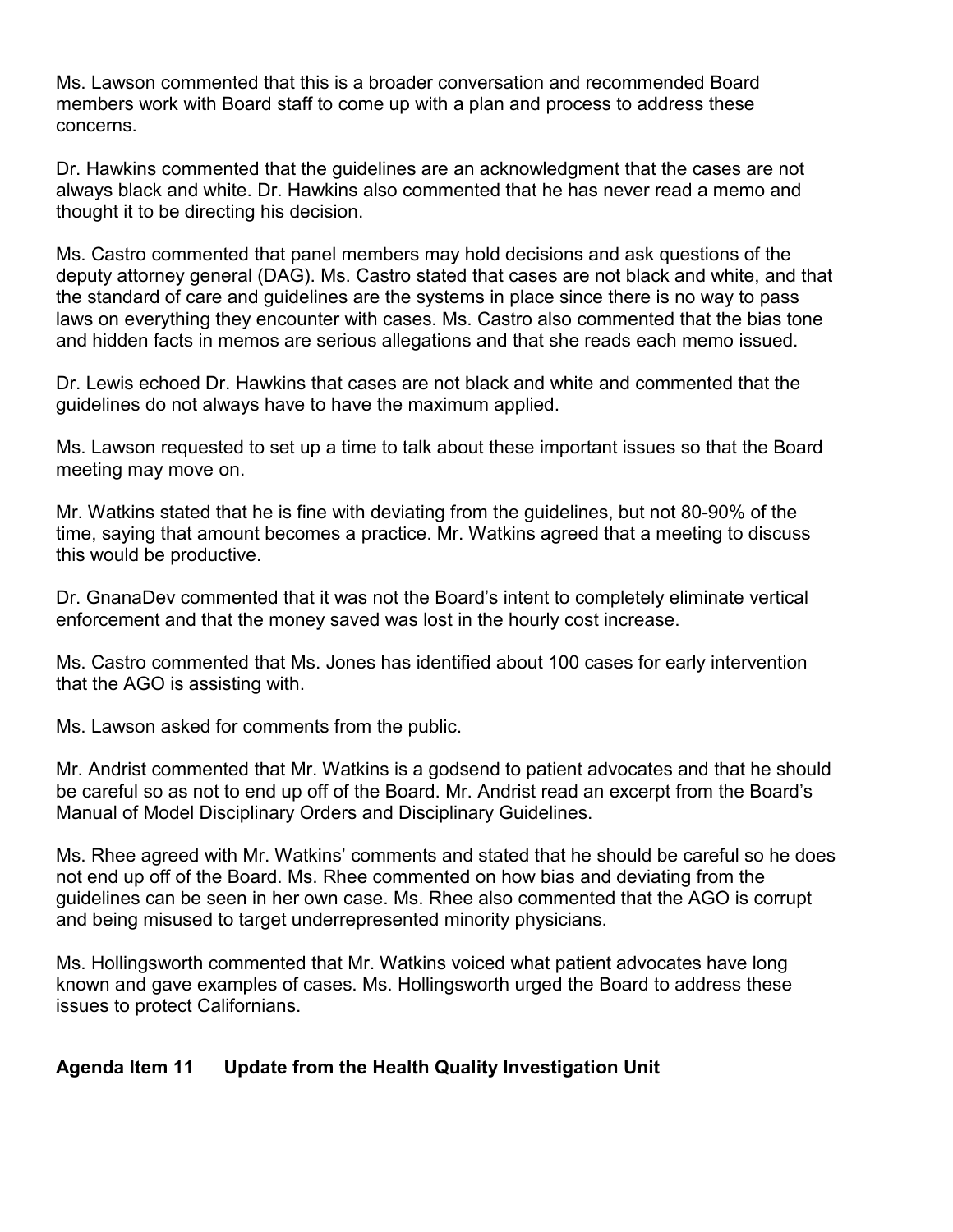to expert, noting that the progress they are seeing will reduce overall timelines and help reduce Ms. Nicholls began the update by letting the Board know Mr. Chriss retired, and he wanted Ms. Nicholls to relay how much he enjoyed working with the Board. Ms. Nicholls commented that the HQIU is recruiting to fill the position. Ms. Nicholls reported a 6% investigator vacancy rate. Ms. Nicholls gave an update on the Expert Procurement Unit (EPU), which was implemented in October 2020. Ms. Nicholls reported that the EPU has accepted 105 investigations to send the pending workload for investigators.

 Ms. Nicholls stated that the HQIU anticipates receiving the referrals from the Prescription documenting their concerns for use of a good cause determination. Review Program within the next few months. In preparation for the additional workload, Ms. Nicholls commented that HQIU has looked at potential efficiencies, including the CCU analyst

 reported some delays due to the pandemic, noting the availability of witnesses and experts are Ms. Nicholls gave an update on remote working, saying HQIU was in a good position prior to the pandemic and has since expanded its cloud-based sharing system. Ms. Nicholls also limited.

Ms. Nicholls reported that HQIU received POST approval for impairment investigation training and investigators will receive the training in March 2021. Ms. Nicholls commented that HQIU continue to meet monthly with Board staff.

 workload. Ms. Nicholls commented that EPU being able to utilize CCU analysts has helped, Ms. Nicholls addressed the earlier concern of cases taking up to two years to complete. Ms. Nicholls explained that there is a wide range of reasons this could happen, including subpoena difficulty and issues obtaining records, cases being reopened after a conviction, difficulty locating witnesses and uncooperative subjects. Ms. Nicholls noted that HQIU had a previous large vacancy rate, but has since managed the vacancies and are working on the pending and HQIU continues to work to find solutions.

Mr. Watkins thanked Ms. Nicholls and commented about seeing her in a leadership role.

Dr. Hawkins echoed Mr. Watkins and commented that her explanation was helpful in better understanding the process.

Dr. GnanaDev commented on being questioned by the Senate Rules Committee about timelines. Dr. GnanaDev stated that it is good to know the reasons but they need to come up with solutions to reduce the timelines.

Ms. Nicholls agreed that HQIU and the Board need to keep exploring solutions. Ms. Nicholls commented on anonymous complaints taking up a lot of investigative resources. Ms. Nicholls stated that HQIU needs support from the Board in legislative efforts to obtain records faster.

Dr. GnanaDev agreed with Ms. Nicholls and mentioned that many of the solutions are included in the Board's Sunset Review Report.

Dr. Mahmood commented that the issues Ms. Nicholls spoke of are known to the Board and action should be taken quickly to work on them.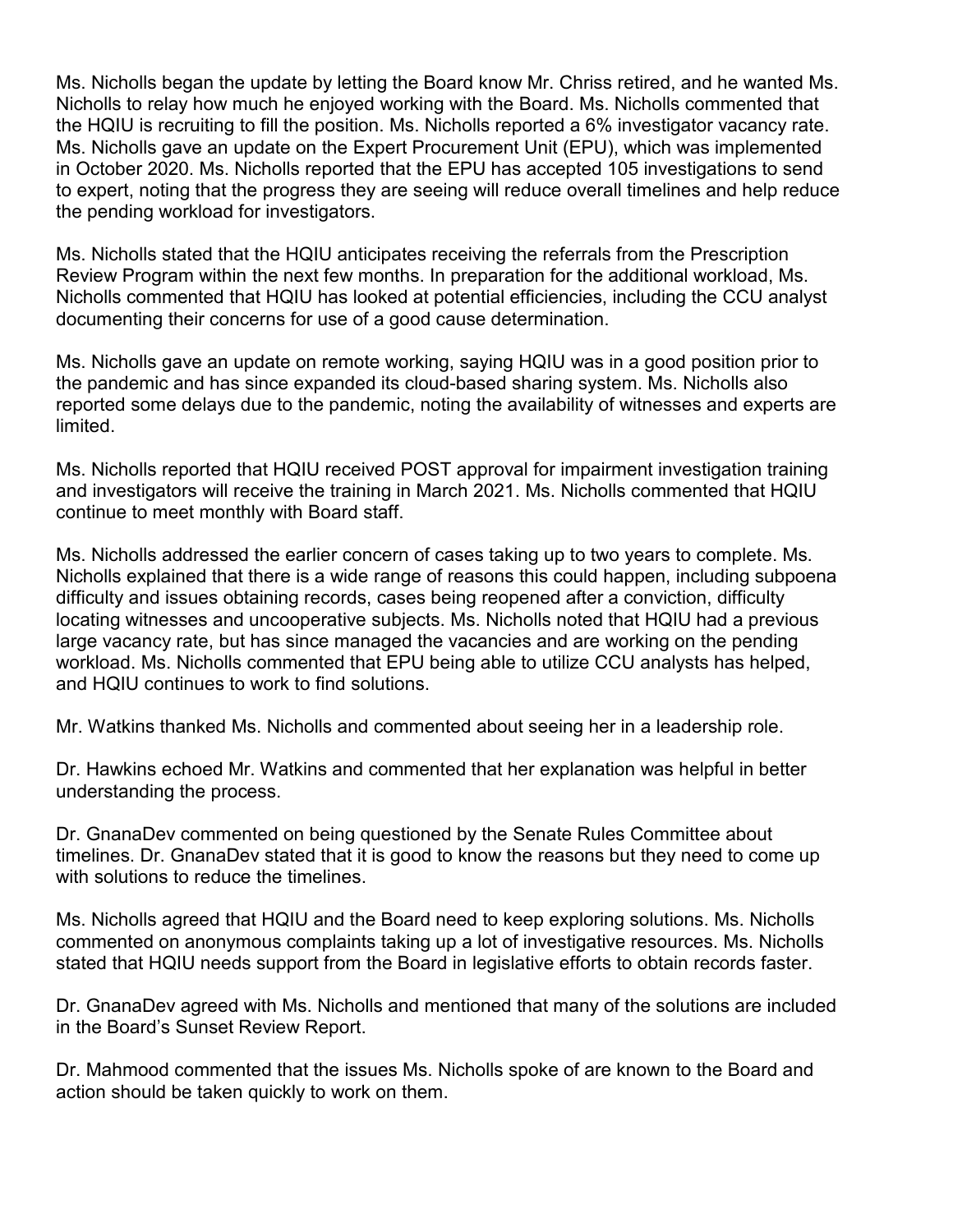Ms. Lubiano asked about the time and resources spent on anonymous complaints and how that can be addressed.

Ms. Nicholls suggested coming up with a matrix to prioritize the complaints and triage them.

Ms. Lawson asked for comments from the public.

at past Board meetings. Mr. Andrist commented that Ms. Nicholls is informative and easy to understand, saying she deserves a promotion. Mr. Andrist also commented on how nice Ms. Nicholls has been to him

at past Board meetings.<br>Ms. Rhee commented on how no one has been nice to her at past Board meetings. Ms. Rhee commented that it sounds like Ms. Nicholls and Ms. Castro are whining about the workload and budget. Ms. Rhee also commented that the reason cases take two years to complete is because the AGO cannot find a medical expert to speak in the way they want them to.

Ms. Hollingsworth thanked Ms. Nicholls for her work and transparency. Ms. Hollingsworth asked about doctors not showing up for interviews and referred to SB 425. Ms. Hollingsworth commented that she hopes Ms. Nicholls can move up to lead the HQIU.

Ms. Nicholls replied, saying doctors can still come up with what they think is a good reason to delay the interview, and that the reasons are not defined in the law.

#### **Agenda Item 13 Discussion and Possible Action on Legislation/Regulations**

 Mr. Bone introduced SB 48, Limón, which would require all general internists and family Association. Mr. Bone stated that current statute requires physicians, for whom more than 25% and sponsor believe the current requirements are insufficient to prepare physicians for the physicians to complete at least four hours of continuing medical education (CME) during each two-year renewal cycle. Mr. Bone noted that this bill is sponsored by the Alzheimer's of their practice includes patients 65 years of age or older, to complete 20% of the CME in the fields of geriatric medicine or the care of older patients. Mr. Bone continued, saying the author expected needs of those at risk for dementia.

 CME in this area by adding the special care needs of patients with dementia, and the second Mr. Bone commented that the Board generally does not support legislation that mandates CME on certain topics, and in 2014 adopted a policy that physicians should decide the CME most appropriate for their practice. Mr. Bone stated that the analysis provides an oppose unless amended recommendation and includes two possible options for the Board to consider. Mr. Bone reviewed the two options, saying the first option would encourage physicians to take option would be to keep the four hour requirement proposed in the bill but limit it to the same cohort of physicians who see patients older than 65 years.

Dr. Krauss commented that the legislature is not the appropriate place to mandate physician education and gave the example of what happened when legislature mandated CME for the treatment of pain. Dr. Krauss continued, saying his guess is that pharmaceutical companies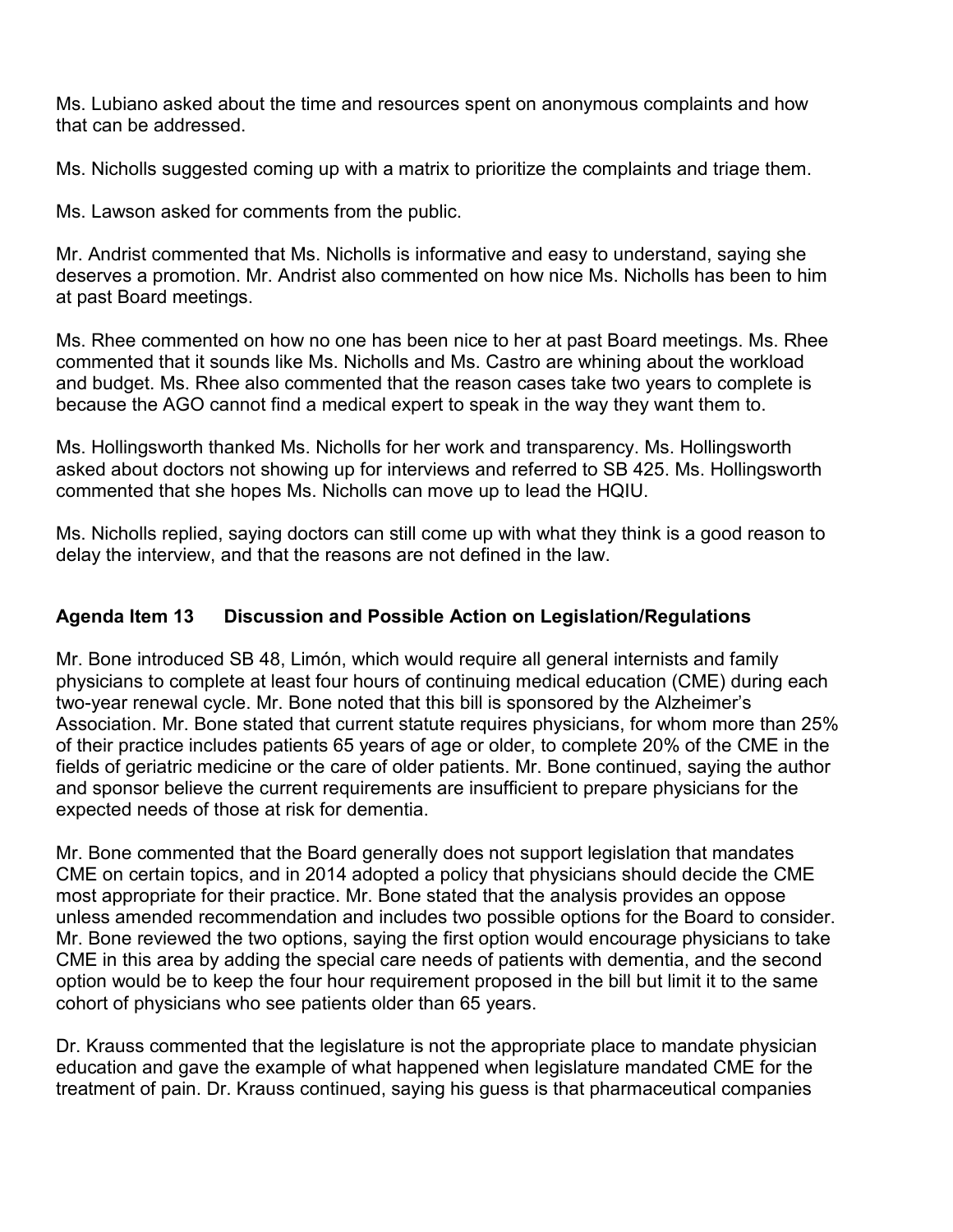engaged in marketing drugs for dementia and Alzheimer's would recruit experts for these required CME hours to best educate themselves and protect their patients. courses in order to advertise their medications. Dr. Krauss commented that there is a lot of potential harm in legislating CME, and that physicians can be depended on to use their

Dr. GnanaDev agreed with Dr. Krauss, saying it is a dangerous path to take to mandate CME. Dr. GnanaDev commented that he recommends opposing this bill.

 Dr. Thorp commented that physicians do take care of an elderly population and address these issues not because of legislation, but because of the need to provide this care for patients. Dr. Thorp commented that he opposes this bill.

 sometimes things are not happening as fast as they should. Ms. Lubiano commented that she Ms. Lubiano commented that she understands the idea behind the bill and that it makes sense for those doctors who are treating patients with dementia and Alzheimer's. Ms. Lubiano commented that she respects the process of legislature demanding change because does not completely oppose the bill and could see value in adding the amendments.

 Dr. Lewis commented on dementia and Alzheimer's patients living in skilled facilities and that the doctors there are well-versed in their care. Dr. Lewis agreed with his physician colleagues that CME does not need to be mandated.

Dr. Mahmood disagreed with Dr. Lewis, saying many of these patients live in the community, not just in assisted living homes, and believes there should be extra training, just not in the form of mandated legislation.

 not outright oppose this bill but that it does need to be massaged. Dr. Hawkins commented that he agrees with the importance of CME on this topic and would

Dr. Lewis commented that he spoke from personal experience in saying a majority of this population lives in care facilities but has now heard that many live out in the community. Dr. Lewis commented that he opposes legislators dictating his education.

Ms. Campoverdi asked about the amendment option to satisfy CME hours and whether physicians are currently able to take those courses.

Dr. Thorp replied that physicians could take courses in dementia or geriatric care and it would go toward the CME hourly requirement.

Ms. Campoverdi recommended opposing the bill.

Dr. GnanaDev commented that physicians should feel obligated to take CME courses in their respective field, but that it does not need to be legislated.

Ms. Lawson asked for clarification on the first option for amendment, referring to the 10 hours of CME.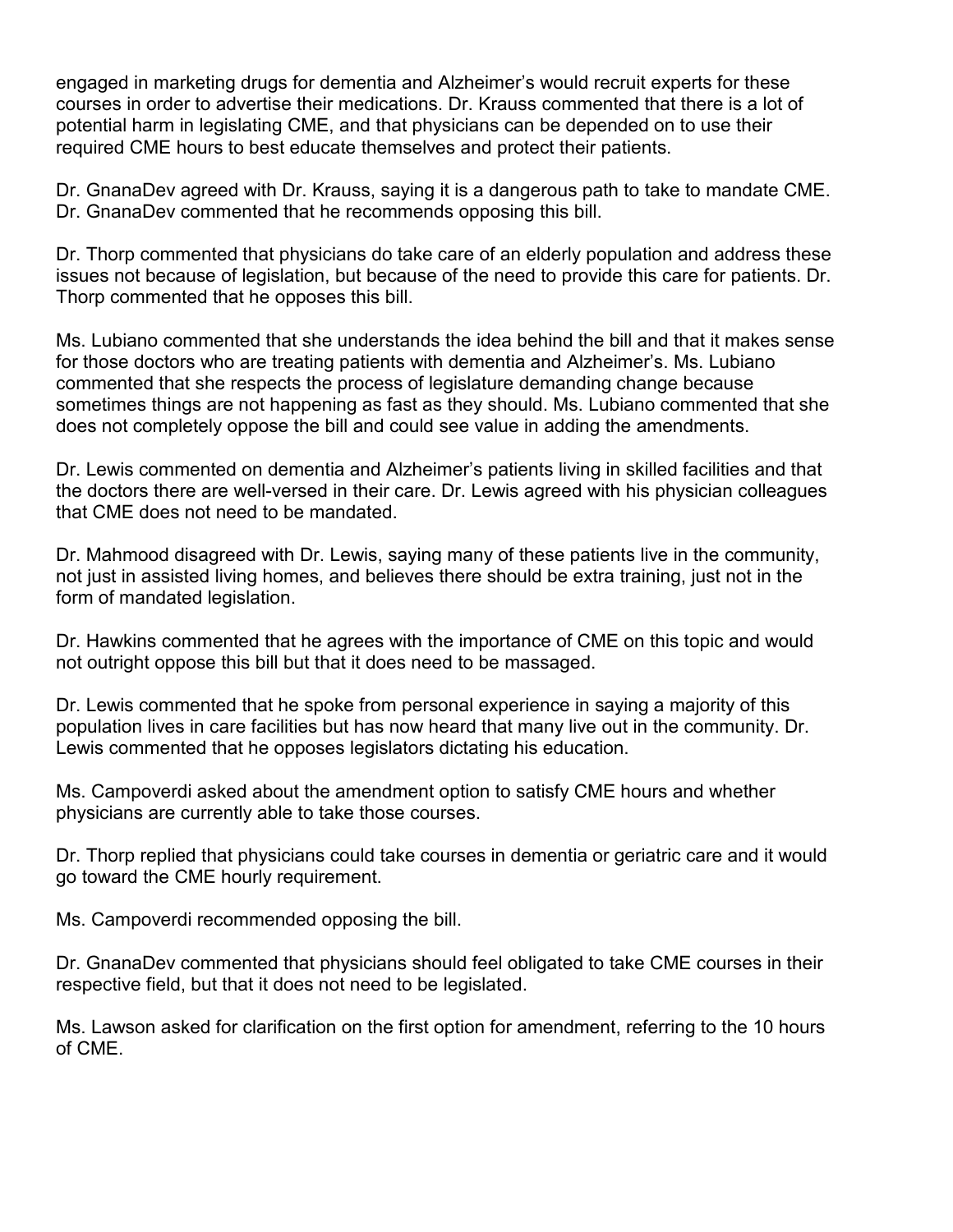which at least 25% are 65 years of age or older shall complete at least 20% of CME hours in proponents argue that does not necessarily mean dementia care, and they also argue that Mr. Bone explained that current law requires physicians who have a patient population of the fields of geriatric medicine or the care of older patients. Mr. Bone continued, saying physicians should have this training regardless of their patient population. Mr. Bone explained that the first option would take a more encouraged approach to allow for modifications to the ten hour requirement.

Ms. Lawson commented that if the ambiguity is eliminated in the first option, she could support that.

 pharmaceutical companies that are producing drugs for these conditions or from a corporation that is providing Alzheimer's and dementia care. Dr. Krauss referred to the mandated pain Dr. Krauss commented he would like this bill to be amended so that no sponsor, purveyor, or lecturer provide the CME course or derive any income or research support from management CME and the outcome of unnecessary prescribing with the opioid crisis.

Ms. Lawson asked for comments from the public.

Mr. Torres commented that it would be a bad political move to oppose this bill. Mr. Torres continued, saying the Board should not take a position and to express the concerns discussed to the legislature.

 amendment rather than an oppose position. Ms. Lawson requested to have a discussion if Board members are willing to have an

Dr. GnanaDev commented that he would be willing to accept an amendment.

 Dr. Thorp commented that he is willing to make a motion of oppose unless amended or even a be perceived as being in favor of this bill. neutral position. Dr. Thorp commented that he is concerned that having a neutral position may

 Mr. Bone about taking a neutral position versus and oppose unless amended position. Ms. Lawson commented that the Board typically opposes legislation requiring CME and asked

 also commented that the bill's analysis provides some examples of positions the Board has could be drafted into a letter to the author indicating that the bill will be further discussed at the Mr. Bone commented that the Board does not have to take a position at this time. Mr. Bone previously taken related to CME legislation. Mr. Bone continued, saying the Board's concerns next Board meeting.

Dr. Thorp commented that he likes the idea of composing a letter.

 the Board does not take positions as bills evolve, but rather the Board takes positions at the Dr. Krauss commented that the disadvantage of taking an opposed position is that it removes the Board from the opportunity to help alter the bill, and that an oppose unless amended position gives the Board room to discuss what needs to be done. Dr. Krauss commented that quarterly Board meetings. Dr. Krauss continued, saying that taking an oppose unless amended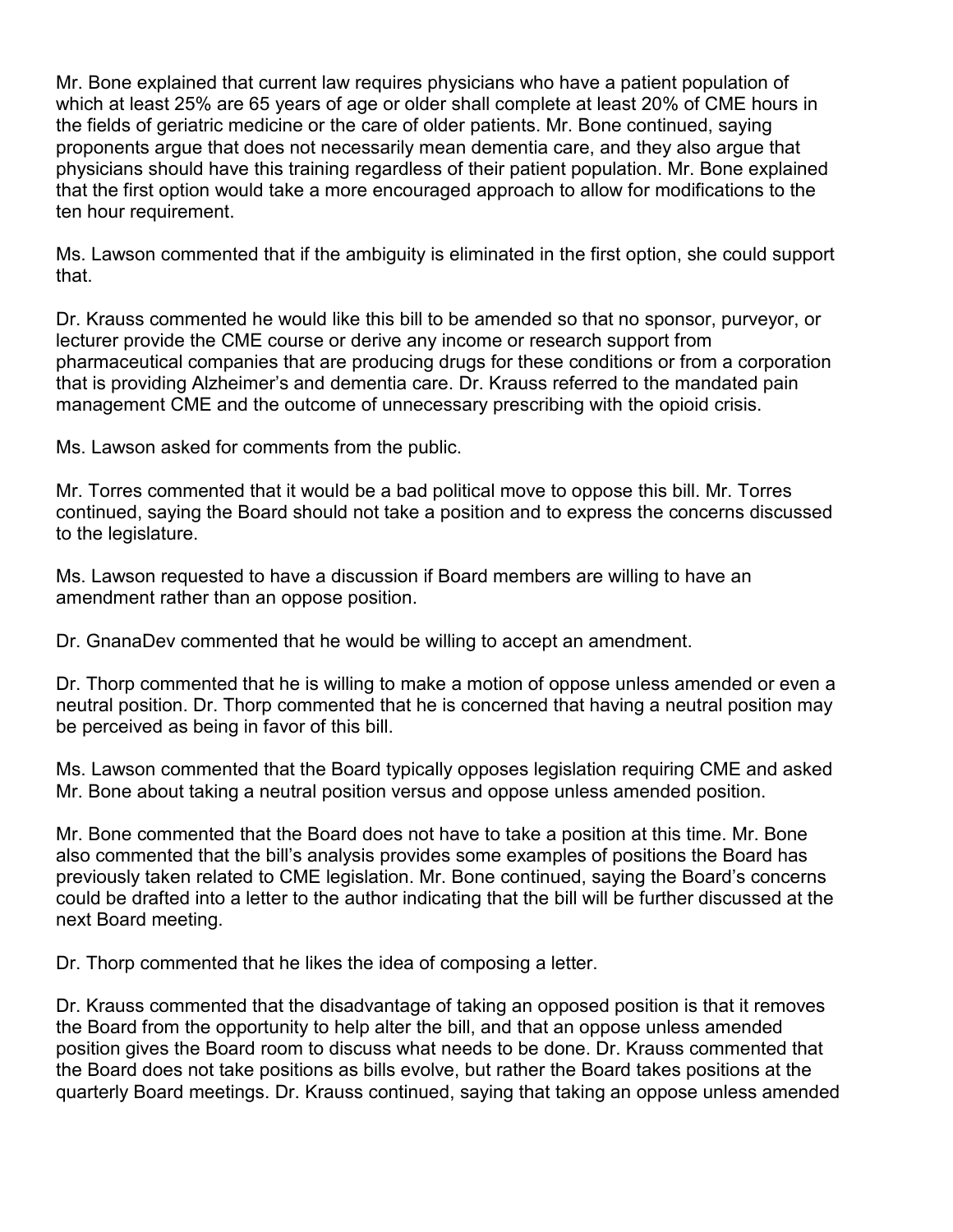position would be helpful and the Board will need to provide guidance in crafting a letter in terms of what the concerns are.

 approach, and that a letter expressing the concerns the Board wants the legislator to consider Mr. Bone commented that the Board's position is dictated by the tone the Board sets in its would get the job done. Mr. Bone stated he could engage in further conversations with the author and sponsor and report back at the next Board meeting.

 Ms. Lawson recommended that she and Dr. Krauss work with Mr. Bone to prepare a letter that reflect the conversation during this meeting and that no position is taken at this time.

Dr. Hawkins requested to be involved in drafting the letter.

Dr. Thorp withdrew is motion.

Dr. Lewis withdrew his motion.

#### *Ms. Lawson made a motion to take no position on SB 48***, Limón, and to direct staff to prepare a letter with the assistance of Ms. Lawson, Dr. Krauss, and Dr. Hawkins/S: Dr. Lewis**

Ms. Lawson asked Ms. Caldwell to take the roll.

# *Motion carried 12-0 (No Position)*

 establish overdose prevention programs within their jurisdiction. Mr. Bone explained that these Mr. Bone introduced SB 57, Wiener, which authorizes local governments to temporarily programs would provide a location where individuals may consume controlled substances under the supervision of staff who would intervene if the individual overdoses. Mr. Bone continued, saying the participants will be offered sterile consumption equipment, general medical advice, housing options, and other social services.

 enforcement action on its licensees who fail to adhere to the standard of care at these Mr. Bone commented that the bill's language provides criminal, civil, administrative, and professional disciplinary protection for the employees, volunteers, and others involved in the operation of the facilities. Mr. Bone noted that this would prevent the Board from taking locations. Mr. Bone commented that he discussed with the author and sponsors the difficulties this would pose to the Board's mission, and that they indicated their goal is not to protect the bad doctors but to support the good doctors who may be reluctant to serve in these facilities.

 take appropriate enforcement action against its licensees. Mr. Bone commented that Board staff recommends an oppose unless amended position, contingent upon the bill being amended so that the Board maintains its existing authority to

Dr. GnanaDev commented that this is being done in some parts of Europe, so the Board can get an idea of what is being done instead of creating everything anew. Dr. GnanaDev also commented that this is compassionate care and may help people. Dr. GnanaDev commented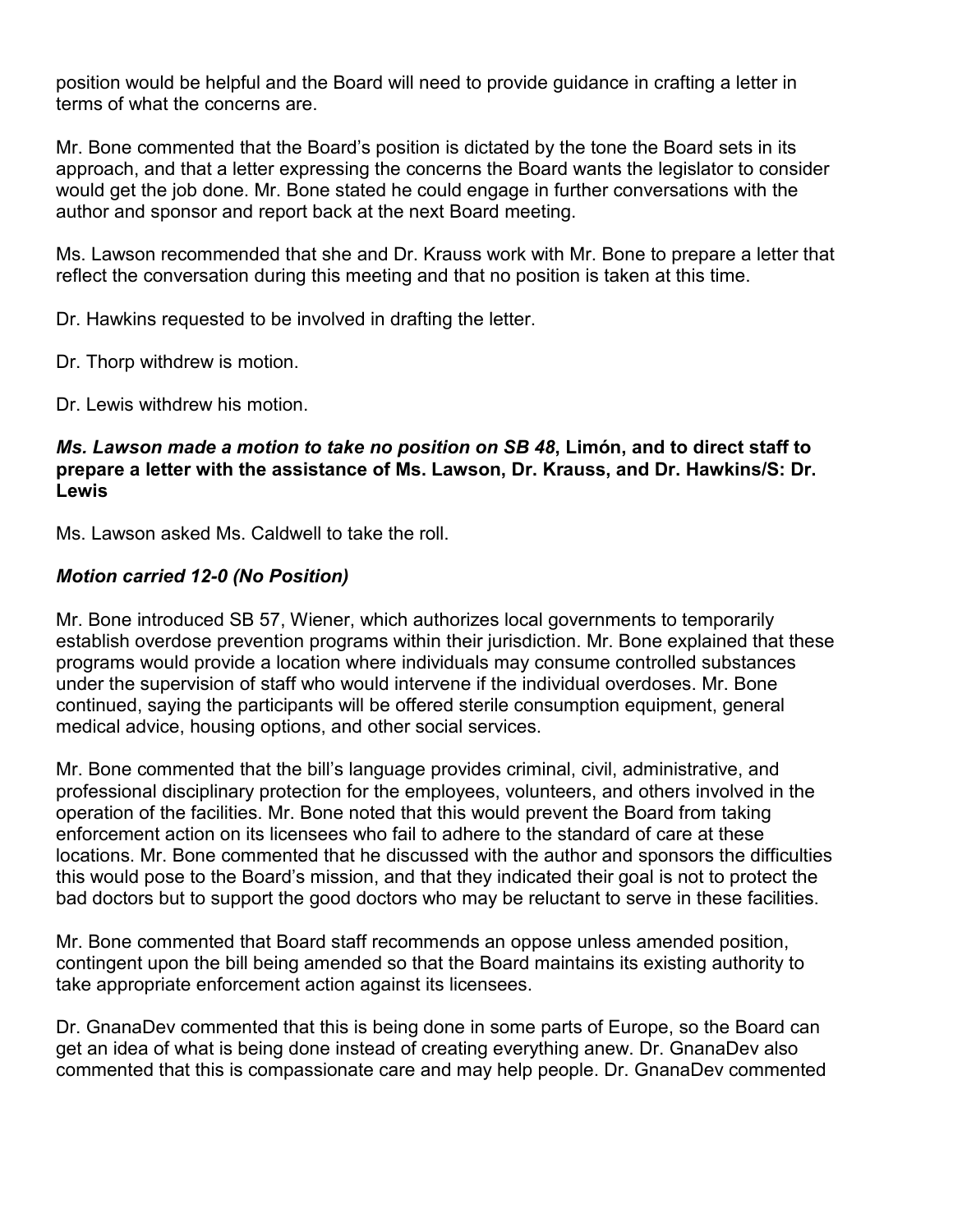that, as long as there is a standard, he is okay with it, but he would like to know what the standard of care and practices are in other areas that are already doing this.

Mr. Bone commented that the bill's author and sponsors are listening in and they may be able to address this question during public comments.

Dr. Krauss commented that the parallel question is whether California would be leading the nation, or if there are other states that may already be doing this that we can learn from.

Dr. Lewis asked who the sponsors of the bill are and who the author is.

 Coalition, Healthright 360, San Francisco AIDS Foundation, and the Tarzana Treatment Mr. Bone replied with California Association of Alcohol and Drug Program Executives, California Society of Addiction Medicine, Drug Policy Alliance, National Harm Reduction Center. Mr. Bone commented that Senator Wiener is the author.

 components of this bill are laudable and should be supported, but not to the extent that it would immunize physicians from discipline or enforcement if there is deviation from the standard of Ms. Lawson commented that she would oppose this bill unless an amendment is made to the part that would prevent the Board from taking disciplinary or enforcement action against a physician who deviates from the standard of care. Ms. Lawson continued, saying the care.

Mr. Bone agreed with Ms. Lawson, saying if it weren't for that disciplinary language, this bill would not have been added to the agenda.

Dr. GnanaDev commented that these concerns are why he wants to know what is being done in other locations.

Ms. Lubiano commented that the analysis states that physicians are unlikely to provide care at a facility but she agrees with the stated concerns.

Dr. Thorp commented that it will not be easy to decide what the standard of care is since this is not something commonly done and asked if it were possible to determine what the standard of care is.

Dr. Mahmood commented that this is being done in Australia and Scandinavia, and they have a good track record. Dr. Mahmood continued, saying other cities in the country are looking into offering the same kind of program. Dr. Mahmood stated that limiting the Board to take any regulatory actions would be a strong hindrance, giving the potential for abuse and negligence in all program locations.

 Ms. Campoverdi commented that she would like to hear from the bill's representatives during the public comments about the standard of care.

Ms. Lawson asked for comments from the public.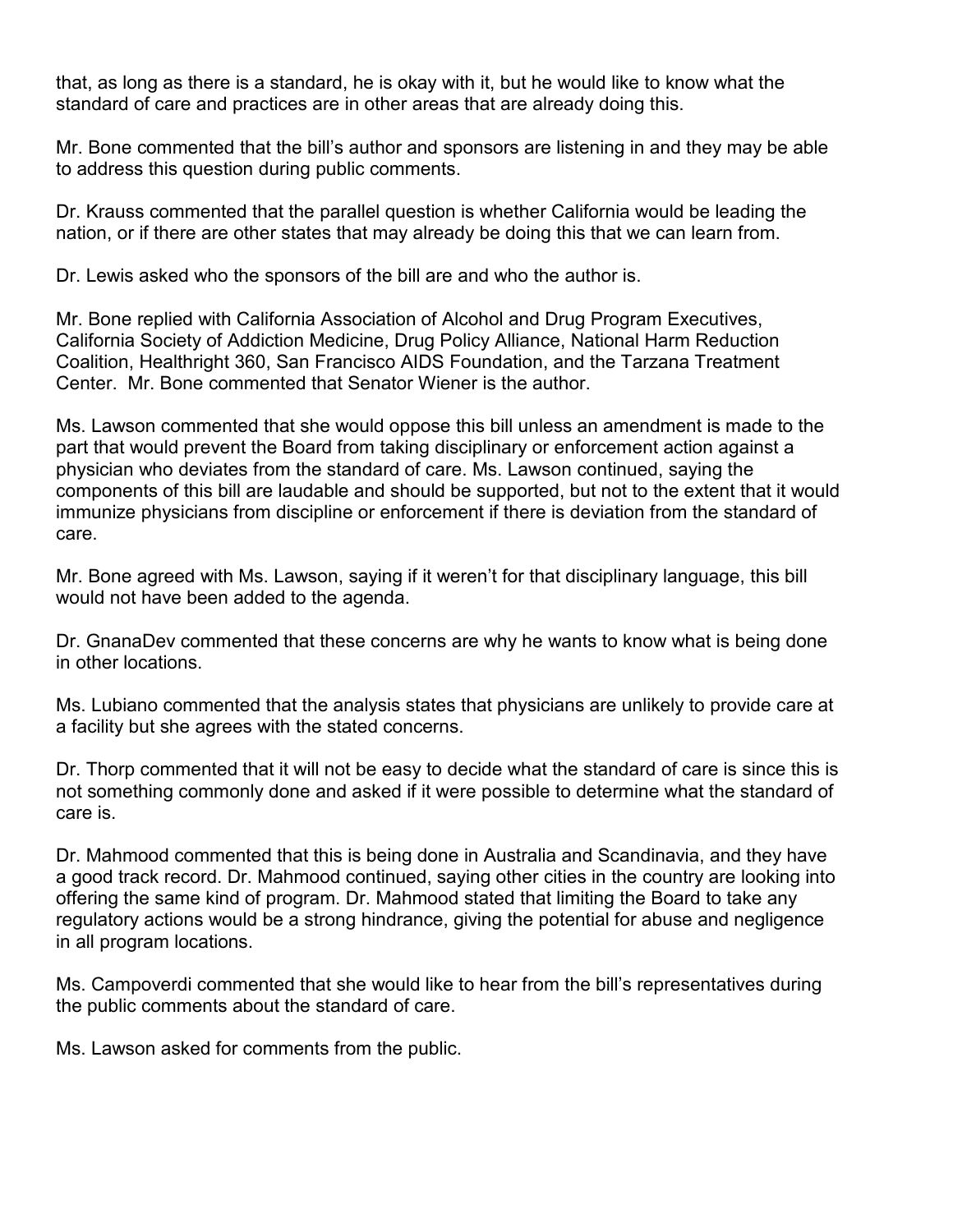studies showing overdose rates doubled in 2020 as compared to 2019. Severiano Christian overdose deaths. Severiano Christian continued, saying that these programs have been nearest emergency department of a hospital. Severiano Christian commented that Senator Wiener and the sponsors of this bill understand the concerns of the Board and welcome the Legislative Aide Severiano Christian commented on the California overdose crisis and cited commented that overdose prevention programs are a necessary intervention to prevent researched, as they can be found in several countries, have shown to get people into treatment, and have no documented overdose deaths at any of the facilities. Severiano Christian stated that, within the legislation, there must be an established relationship with the opportunity to address the concerns before the Board takes an official position to oppose the bill unless amended.

Dr. Kan commented that people with substance abuse disorders take time to change and the state needs to match the availability of treatment services with the demand. Dr. Kan pointed out that, in San Francisco, more people have died from drug overdoses than from COVID-19. Dr. Kan spoke from experience in saying that addiction patients are treated poorly by the traditional medical system and that patients in overdose prevention programs are treated with respect. Dr. Kan commented that mostly nurses and other healthcare professionals would be involved in the program, rather than physicians, but a physician would be needed as a medical director. Dr. Kan encouraged the Board to not take a position at this time and to work with the sponsors to amend the legislation to address the concerns raised.

 acting as medical directors at these facilities. Ms. Thomas noted that Canada is another Ms. Thomas commented that the San Francisco AIDS foundation would like to add this bill's services to their existing continuum of care, saying they share the Board's goal of ensuring the highest quality of care. Ms. Thomas commented that she is willing to work with the Board to identify appropriate language to meet the needs of all parties. Ms. Thomas also commented that it is not their intent to shield bad doctors but to protect the physicians providing care and country that offers this type of program and she would be happy to find the appropriate contacts to provide insight on their standard of care.

 authorization, as well as evaluated on their effects of mortality, public nuisance, and crime. Mr. unless amended position, as it may give the false impression that there are significant timeframe for passing this legislation, noting there is plenty of time to address any issues. Mr. Backes commented that this program is needed and should be piloted pursuant to local Backes commented that it is not their intent to protect bad doctors and would like to work with the Board to address these concerns. Mr. Backes requested the Board not take an oppose concerns from the Board or the medical community about the policy. Mr. Backes asked the Board to work with the author and sponsors to address the concerns. Mr. Backes reviewed the

Ms. Lawson suggested the Board further consider discussing this item.

# *Dr. Thorp made a motion to take no position on SB 57***, Wiener/S: Dr. Lewis**

 concerns. Ms. Lawson recommended the Board work with the various sponsors to address the discussed

Ms. Lawson asked Ms. Caldwell to take the roll.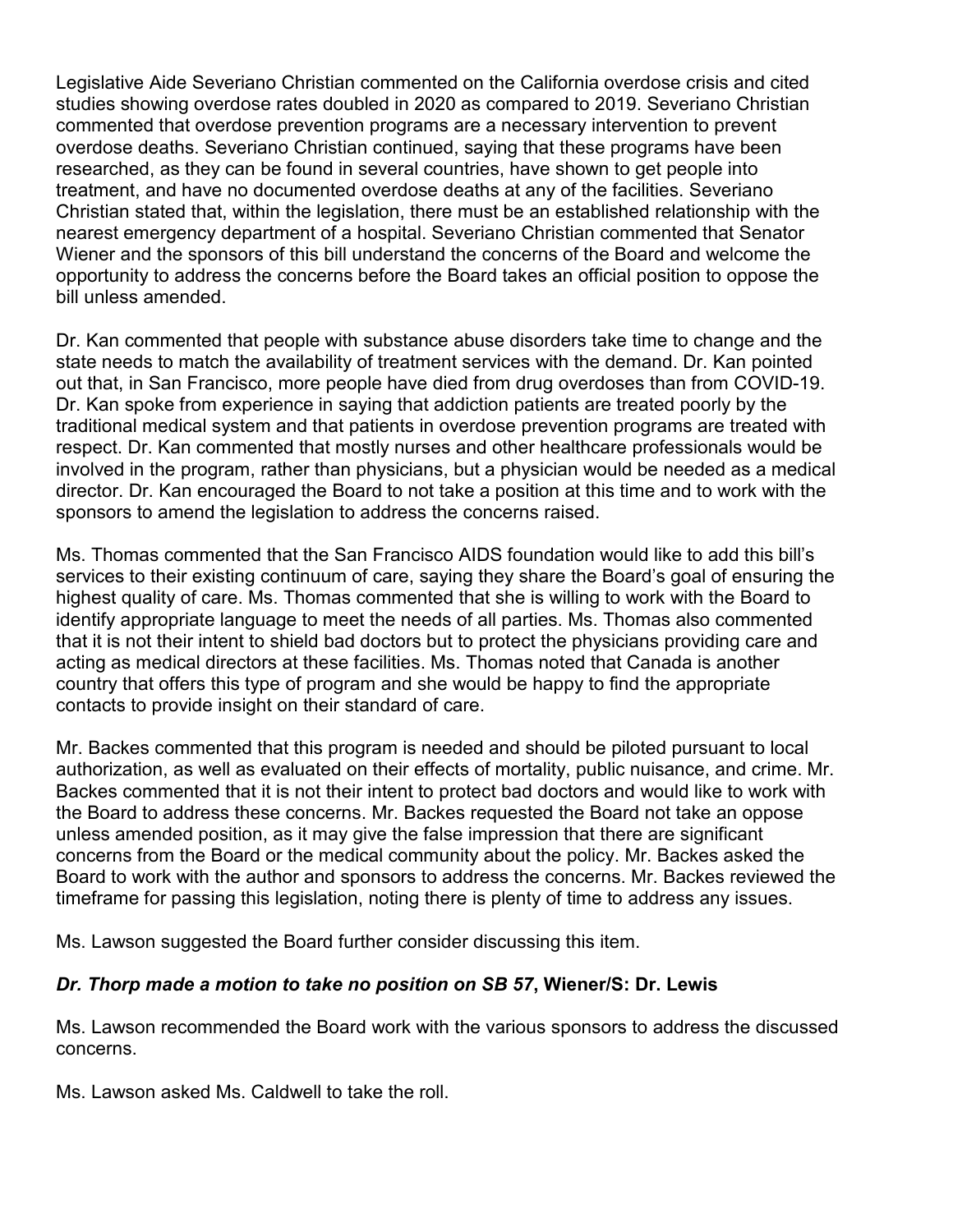# *Motion carried 11-0 (No Position; Dr. Yip absent)*

 Mr. Bone reviewed the status of pending regulations, noting that the Rehabilitation and Substantial Relationship Criteria rulemaking package was completed and filed at the Secretary of State's office on January 21, 2021, which was also the effective date of that regulation.

Dr. Thorp asked about the status of the Physician and Surgeon Health and Wellness program.

 it is a very detailed process, which is why it has taken some time, and that everything else is Ms. Webb replied that the financial impact in budgetary requirements is being updated and that ready to go to DCA.

Dr. GnanaDev asked about the update to the Uniform Standards.

Ms. Webb replied that the Uniform Standards have not been updated officially by DCA, although there was a change that was accepted. Ms. Webb continued, saying Board staff took the regulatory package back to change the wording so that we would not have to change multiple regulations anytime there was a change in the Uniform Standards.

Ms. Lawson asked for comments from the public, and there were none.

#### **Agenda Item 12 Update from the Department of Consumer Affairs**

Ms. Holmes congratulated the Board on its newest public member appointed by Governor Newsom, Ryan Brooks. Ms. Holmes gave an update on COVID-19 and teleworking, saying DCA's boards and bureaus are maximizing telework to help reduce transmission and are ensuring employee and public health measures are being taken.

 Ms. Holmes commented that Board and Bureau Relations has partnered with SOLID training within a year of appointment. Ms. Holmes also reminded Board members and staff that 2021 is to develop a new board member orientation training (BMOT). Ms. Holmes noted that the first BMOT training will be held via WebEx on March 11, 2021. Ms. Holmes reminded Board members that newly appointed and reappointed members are required to take the training a mandatory sexual harassment prevention training year. Finally, Ms. Holmes reminded Board members that Form 700 filings are due by April 1, 2021.

 Ms. Holmes announced Governor Newsom's February 2, 2021 appointment of Sara Murillo as initiatives for 2021 to enhance DCA services to all boards and bureaus, an executive officer Deputy Director of Administrative Services at DCA. Lastly, Ms. Homes announced two new cabinet that will assist with special projects, and the Enlightened Licensing project that will help streamline licensing processes.

Ms. Lawson asked for comments from Board members. Hearing none, Ms. Lawson asked for comments from the public.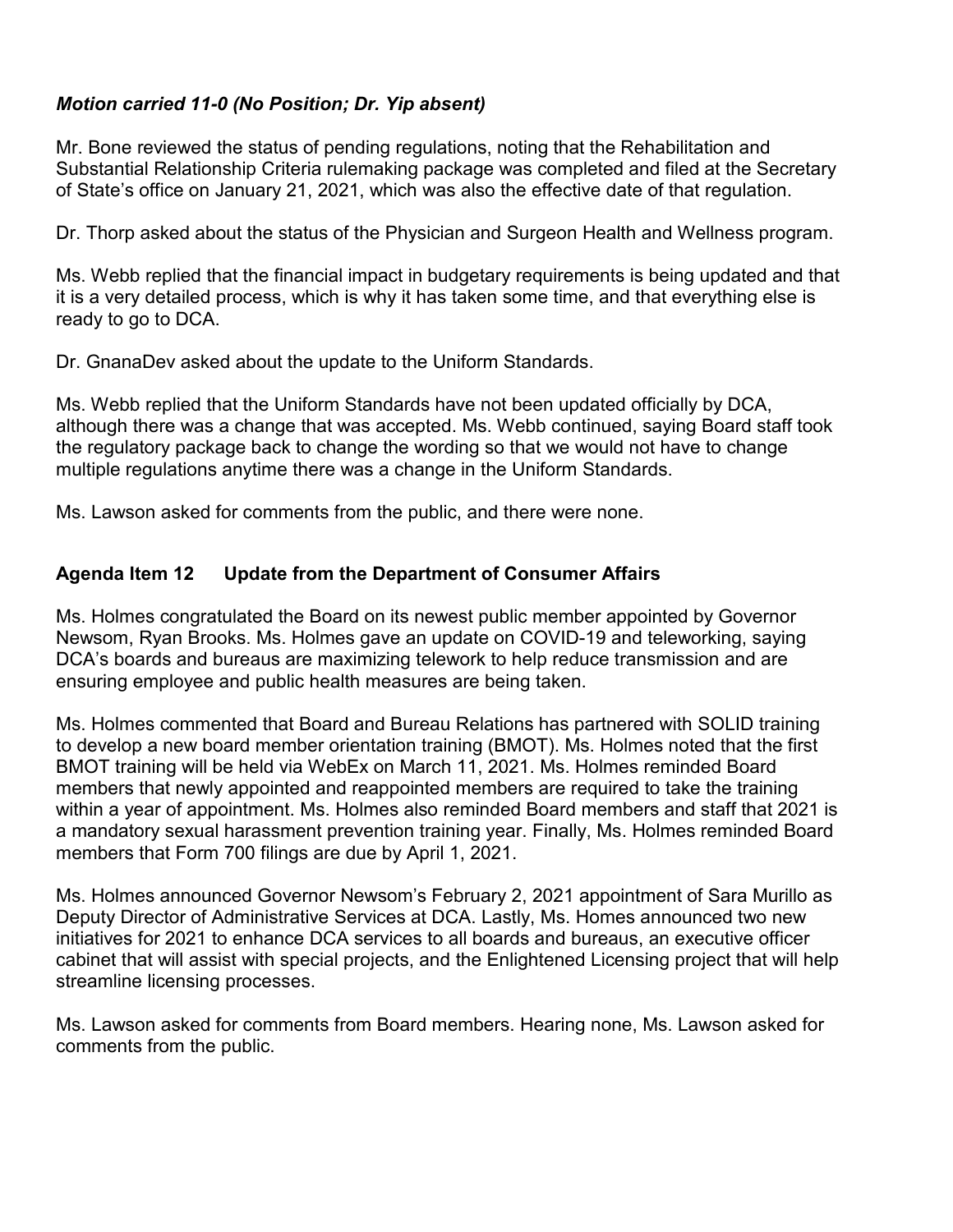Mr. Andrist reminded the Board that DCA subpoenaed his personal Facebook records, including private conversations that included victims of medical errors, and warned other patient advocates that DCA can subpoena them.

 Dr. Lewis asked Ms. Holmes to relay to DCA that training modules should be compatible with both Mac and personal computers.

# **Agenda Item 14 Update on Mexico Pilot Program**

Mr. Prasifka began the update by saying significant progress has been made in the implementation of the Mexico Pilot Program. Mr. Prasifka reviewed the program's timeline, noting that the final externship was put into place on November 23, 2020, U.C. Davis approved the evaluation on January 25, 2021, and the Board is currently in the final stages of working out the budget. Mr. Prasifka stated that the Board will be in the position to issue licenses very shortly.

 expected to be completed soon. Mr. Prasifka explained that the licenses are valid for three Mr. Prasifka commented that there are 25 applications, 12 have been completed and 13 are years and that the licensees will need to obtain visas.

Ms. Lawson asked for comments from Board members. Hearing none, Ms. Lawson asked for comments from the public.

 saying he is speaking on behalf of this group because they are afraid the Board is pushing Mr. Ross commented on behalf of bilingual foreign and international medical graduates who practice and contribute to primary care medicine within the state of California. Mr. Ross commented that they are familiar with admitting patients and working with doctors because they are already working in the United States. Mr. Ross noted that, since they are licensed, it is easy to know their prescribing patterns and of any enforcement issues. Mr. Ross continued, ahead with this program without recognizing United States medical graduates who have already completed the required education, testing, and experience.

Mr. Torres thanked Ms. Lawson for their many discussions on this program. Mr. Torres commented that this program was approved three years ago and that it has taken the Board this long to get to the current phase. Mr. Torres commented Senator Caballero sent a letter to the Board raising concerns with Board staff in implementing this program. Mr. Torres requested a working group be formed to examine how Board staff worked on this program and implemented it. Mr. Torres also commented that this program is not intended to take away from current physicians in the United States.

Ms. Lawson thanked Mr. Torres for his suggestion on a working group, saying it is something the Board will consider. Ms. Lawson asked Mr. Prasifka about the timeline for licenses that are ready but may now be on hold for visa requirements.

Mr. Prasifka commented that that group of licensees would like to apply for their visas as a group. Mr. Prasifka also commented that there are 12 completed applications, while 13 applications should be completed within a couple of weeks, after which, the licensees will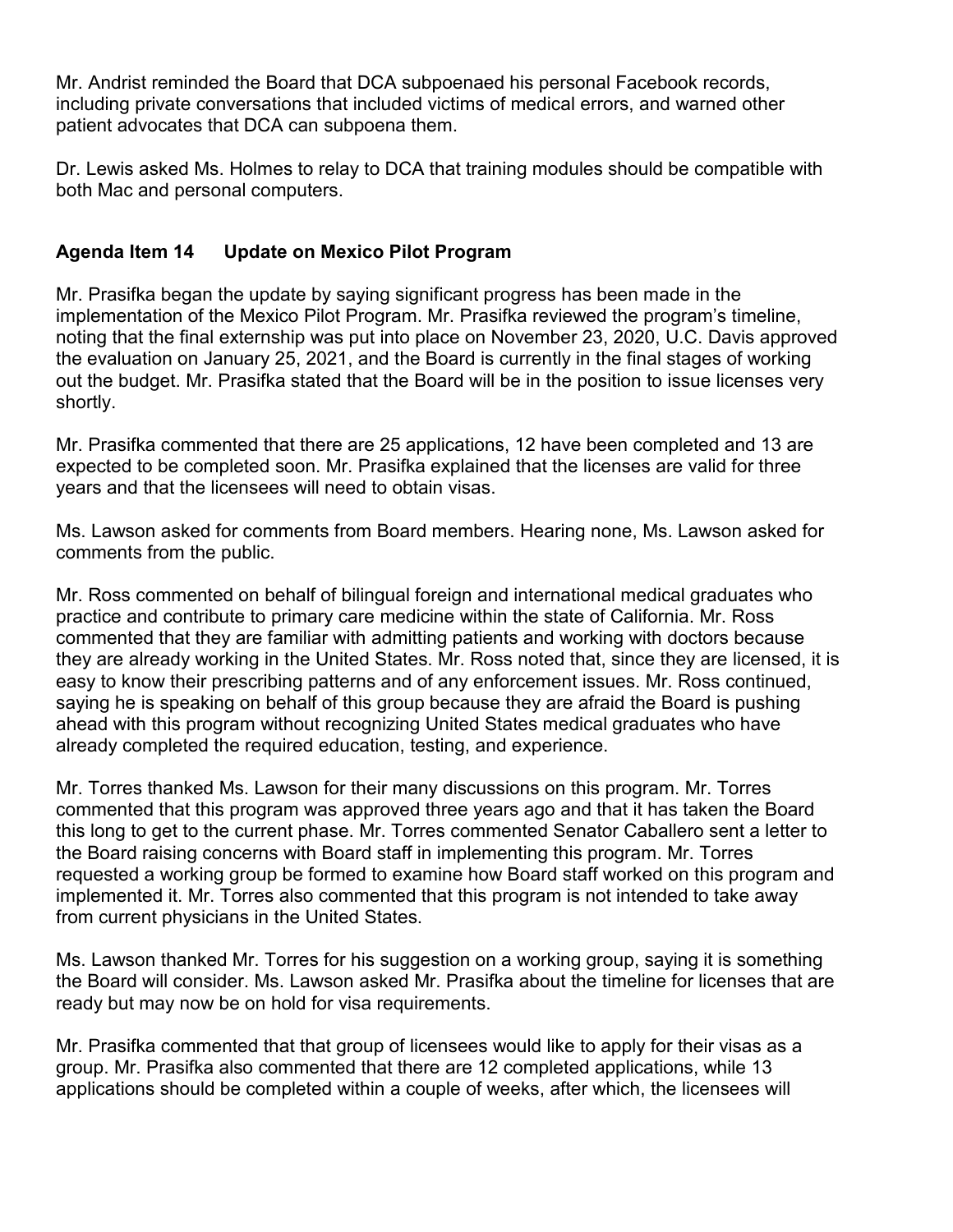begin the process of applying for visas. Mr. Prasifka noted that the process for those 13 applications should be completed in six weeks.

Ms. Lawson commented that the same coordinating group with agency, DCA, and Board staff will continue to work on these issues collaboratively as the Board gets closer to issuing those **licenses** 

# **Ms. Lawson adjourned the meeting at 6:53 P.M.**

**Friday, February 5, 2021** 

*Due to timing for invited guests to provide their presentations, the agenda items below are listed in the order they were presented.* 

#### **Members Present:**

Kristina D. Lawson, J.D, President Alejandra Campoverdi Dev GnanaDev, M.D. Randy W. Hawkins, M.D., Secretary Howard R. Krauss, M.D., Vice President Ronald H. Lewis, M.D., Laurie Rose Lubiano, J.D. Asif Mahmood, M.D. Richard E. Thorp, M.D. Cinthia Tirado, M.D. Eserick "TJ" Watkins Felix C. Yip, M.D.

# **Staff Present:**

Aaron Bone, Chief of Legislation and Public Affairs Valerie Caldwell, Associate Governmental Program Analyst Charlotte Clark, Information Technology Supervisor I Sean Eichelkraut, Information Technology Manager I Jenna Jones, Chief of Enforcement Jacoby Jorgensen, Staff Services Manager, I Nicole Kraemer, Information Technology Specialist I Natalie Lowe, Information Technology Specialist I Marina O'Connor, Chief of Licensing William Prasifka, Executive Director Regina Rao, Associate Governmental Program Analyst Elizabeth Rojas, Staff Services Analyst Emmalee Ross, Information Officer I Alexandria Schembra, Associate Governmental Program Analyst Reji Varghese, Deputy Director Carlos Villatoro, Public Information Officer II Kerrie Webb, Staff Counsel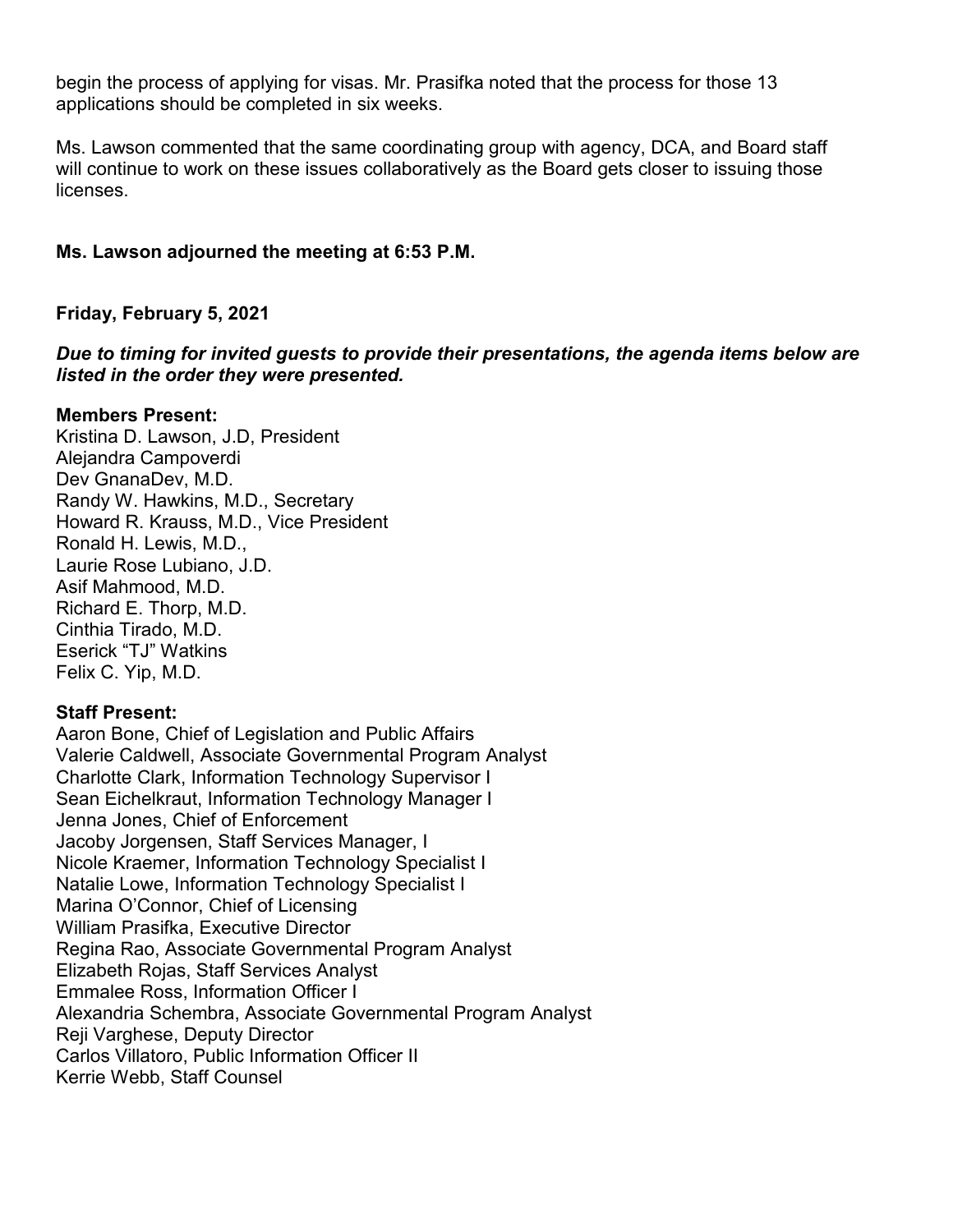#### **Members of the Audience:**

 Christina Hildebrand, A Voice for Choice Jonathan Padua, University of San Diego Eric Andrist, The Patient Safety League Carmen Balber, Consumer Watchdog Joseph Cachuela, California Medical Association Gloria Castro, Attorney General's Office Pedro Catarino, Cedars-Sinai Yvonne Choong, California Medical Association Brian Clifford, Department of Consumer Affairs Mary Kate Cruz Jones, Department of Consumer Affairs Matthew Davis, Attorney General's Office Rosanna Davis, California Association of Licensed Midwives Michael Ding, The Collaborative Bryce Docherty, TDG Strategies Tracy Dominguez Cathy Doughty, Capitol Advocacy Nicole Escalera Julianne Fellmeth, University of San Diego Bob Garcia John Go Monique Himes Diane Holzer Marian Hollingsworth, The Patient Safety League Cynthia Jovanov Anne Jurach, Office of Statewide Health Planning and Development Susan Lauren Evon Lenerd, Department of Consumer Affairs Henry Lewin James Lin, Kaiser Permanente April Manatt, California State Senate Loretta Melby, California Board of Registered Nursing Michele Monserratt-Ramos, Consumer Watchdog Kathleen Nicholls, Health Quality Investigations Unit Kristen Ogden Catrina Reyes, California Academy of Family Physicians Christine Rhee, Attorney General's Office Jeff Rizzo LeAnna Shields, Attorney General's Office Elissa Silva, California State Senate Ryan Spencer, RGS Consulting and Advocacy, LLC Kim Stone, Stone Advocacy Nancy Trego, Kaiser Permanente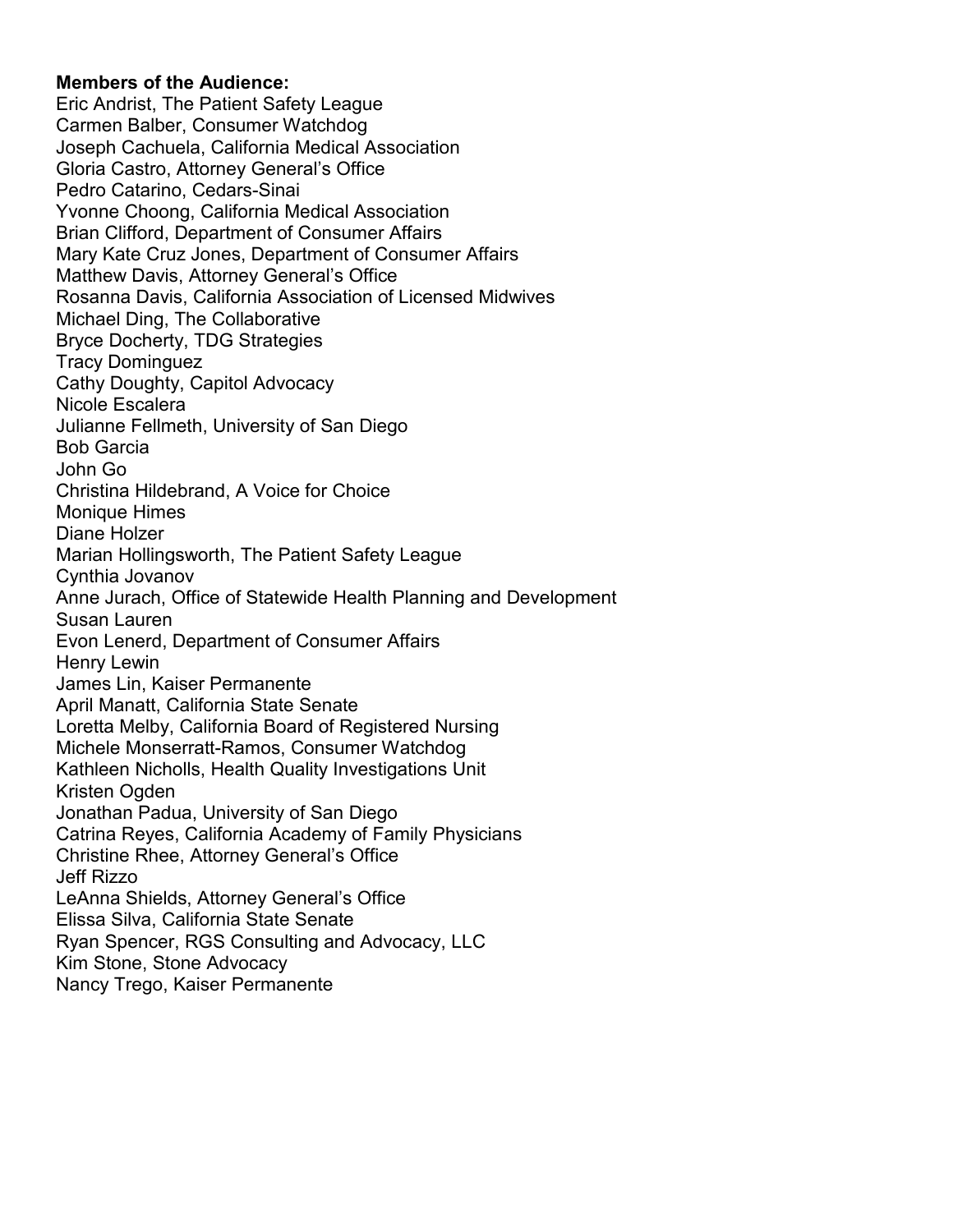#### **Agenda Item 15 Call to Order/Roll Call/Establishment of a Quorum**

 2021, at 9:03 A.M. A quorum was present and due notice was provided to all interested parties. Ms. Lawson called the meeting of the Medical Board of California (Board) to order on February 5,

#### **Agenda Item 16 Public Comments on Items not on the Agenda**

 to accept subpar standards, not follow its own guidelines, and barter with bad doctors. Mr. Andrist commented that yesterday's meeting was very informative and provided him with more evidence to present to the legislature for the Sunset Review. Mr. Andrist commented on how past Board member Judge Feinstein criticized Ms. Castro and then, not long after, submitted her resignation to the Board. Mr. Andrist also commented that the Board continues

 Board not following its disciplinary guidelines, giving examples of recent cases. Ms. Ms. Hollingsworth commented on the issue raised during yesterday's meeting regarding the Hollingsworth requested the Board address this issue at the next Board meeting.

 secondarily harmed by widespread institutional betrayal that targets survivors with false blame. obstacles she has faced during and after her case. Ms. Lauren commented that she's a survivor of surgical assault and continues to be Ms. Lauren commented that filing a complaint with the Board is demoralizing and fruitless. Ms. Lauren spoke of her surgical assault and experience she had with Dr. Saul Berger. Ms. Lauren also spoke of Dr. Terry Dubrow, whom the Board also uses as an expert. Ms. Lauren stated that plastic surgeons should not be experts for one another. Ms. Lauren commented on the

 state agencies being entrenched in their traditional processes. Mr. Rizzo commented that, from what he can tell, the Board has only had an audit on BreEZe, which failed. Mr. Rizzo commented on the recent audit of the California Board of Registered Nursing. Mr. Rizzo also wants to be better and know why its systems are failing. Mr. Rizzo continued Mr. Andrist's comments, speaking of the state auditor's comments about commented on not being able to obtain public records. Mr. Rizzo spoke of DCA's subpoena of Mr. Andrist's Facebook account, the Board being sued by an employee, and Kimberly Kirchmeyer's promotion. Mr. Rizzo commented that the Board should request an audit if it

Ms. Hildebrand expressed her disappointment in the Board for not having public input for the Board meetings. Ms. Hildebrand spoke of the standard of care versus the newest treatment and physicians who write medical exemptions for vaccines. Ms. Hildebrand requested a future agenda item to discuss the newest research instead of using the standard of care.

#### **Agenda Item 17 Update, Discussion, and Possible Action on Proposed Agenda from the Midwifery Advisory Council**

Ms. Holzer reviewed the Midwifery Advisory Council's (MAC) agenda items for the upcoming MAC meeting and requested approval.

 Ms. Lawson asked for comments from the Board members. Hearing none, Ms. Lawson asked for comments from the public. There were none.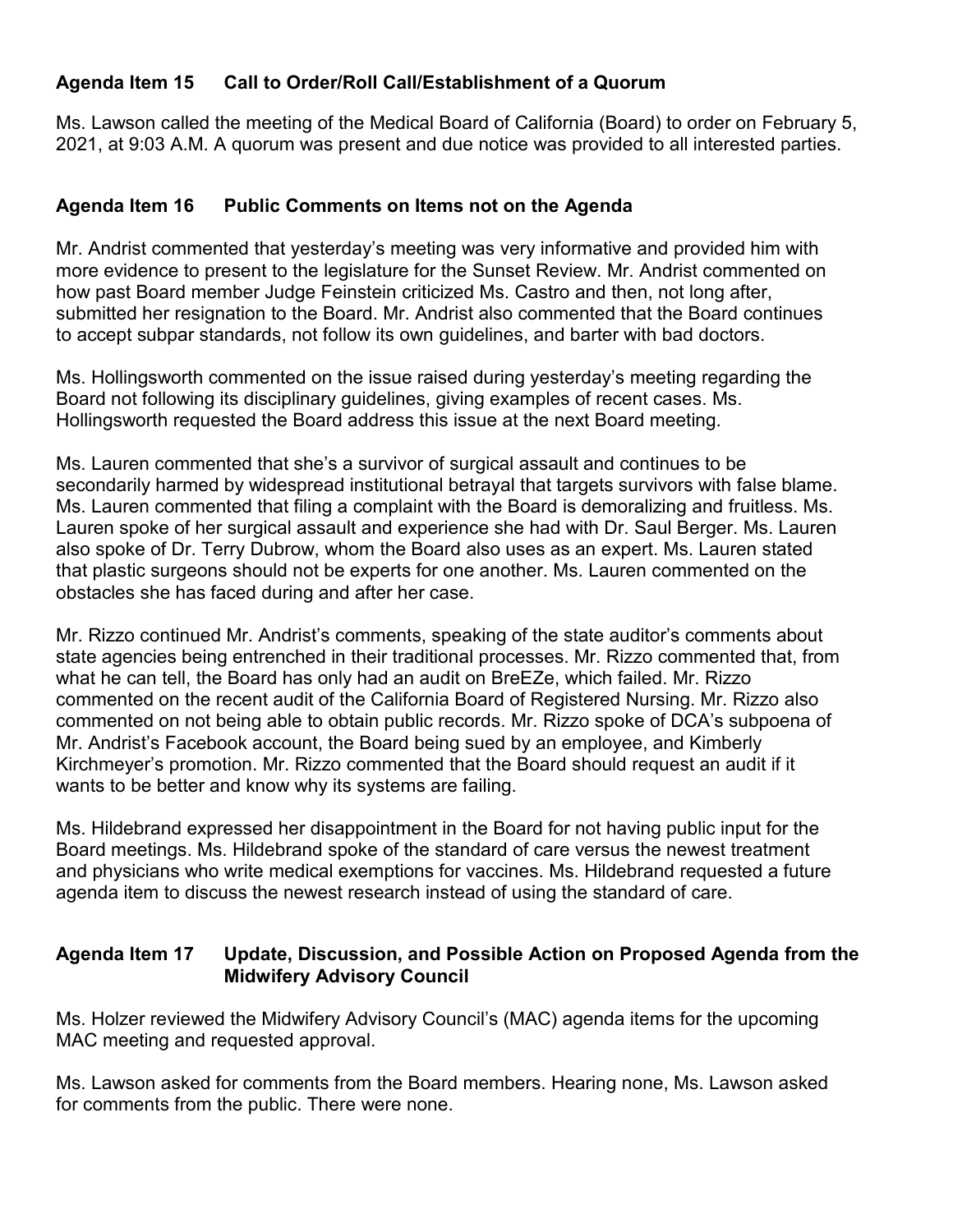#### *Dr. Hawkins moved to approved the proposed agenda/S: Mr. Watkins*

Ms. Lawson asked Ms. Caldwell to take the roll.

# *Motion carried 12-0*

## **Agenda Item 18 Update on Interested Parties Meeting Regarding Proposed Revisions to the Practice Guidelines for California Licensed Midwives**

 reviewed the background of the Standards of Care for California Licensed Midwives and the Dr. Krauss gave a summary of the interested parties meeting held on January 14, 2021, and Practice Guidelines for California Licensed Midwives. Dr. Krauss noted that at its March 2020 meeting, the MAC reviewed the practice guidelines for possible revision and at its August 2020 meeting, the MAC voted to significantly revise the practice guidelines. Dr. Krauss continued, saying that at the November 2020 Board meeting, the MAC recommended that the Board approve the proposed revisions, but the Board decided to hold an interested parties meeting for further discussion.

 modification of the guidelines in favor of focusing on developing an independent midwifery Dr. Krauss commented that the majority of the public comments recommended rejecting the board. Dr. Krauss noted that the Board's Sunset Review Report recommends the creation of a midwifery board.

Dr. Hawkins asked why the modifications were not adopted.

 dramatic change, but that the details are in the minutes of that meeting. Dr. Krauss commented that we are currently in a legislative cycle where the Board may find that it will not Dr. Krauss replied that the modifications were mostly to remove the guidelines, which was a have supervision of midwives. Dr. Krauss also commented that most of the commenters at the interested parties meeting felt that a revision of the guidelines could be moot if an independent midwifery board is created.

Ms. Lawson asked for comments from the public. There were none.

#### **Agenda Item 19 Discussion and Possible Action on Recommendations from the Special Faculty Permit and Review Committee**

Dr. GnanaDev presented a Special Faculty Permit (SFP) application for Dr. Pedro Catarino from the University of California, Los Angeles (UCLA). Dr. GnanaDev spoke of the applicant's area of expertise, professional history, and qualifications. Dr. GnanaDev stated that, if approved by the Board, Dr. Catarino will hold a full-time faculty position as Health Sciences Associate Clinical Professor at David Geffen School of Medicine at UCLA and will serve as Surgical Director of Aortic Surgery at Cedars-Sinai Medical Center. Dr. GnanaDev noted that the Special Faculty Permit Review Committee (SFPRC) recommends approval of Dr. Catarino for an SFP. Dr. GnanaDev asked if there were any questions from the Board. There were none.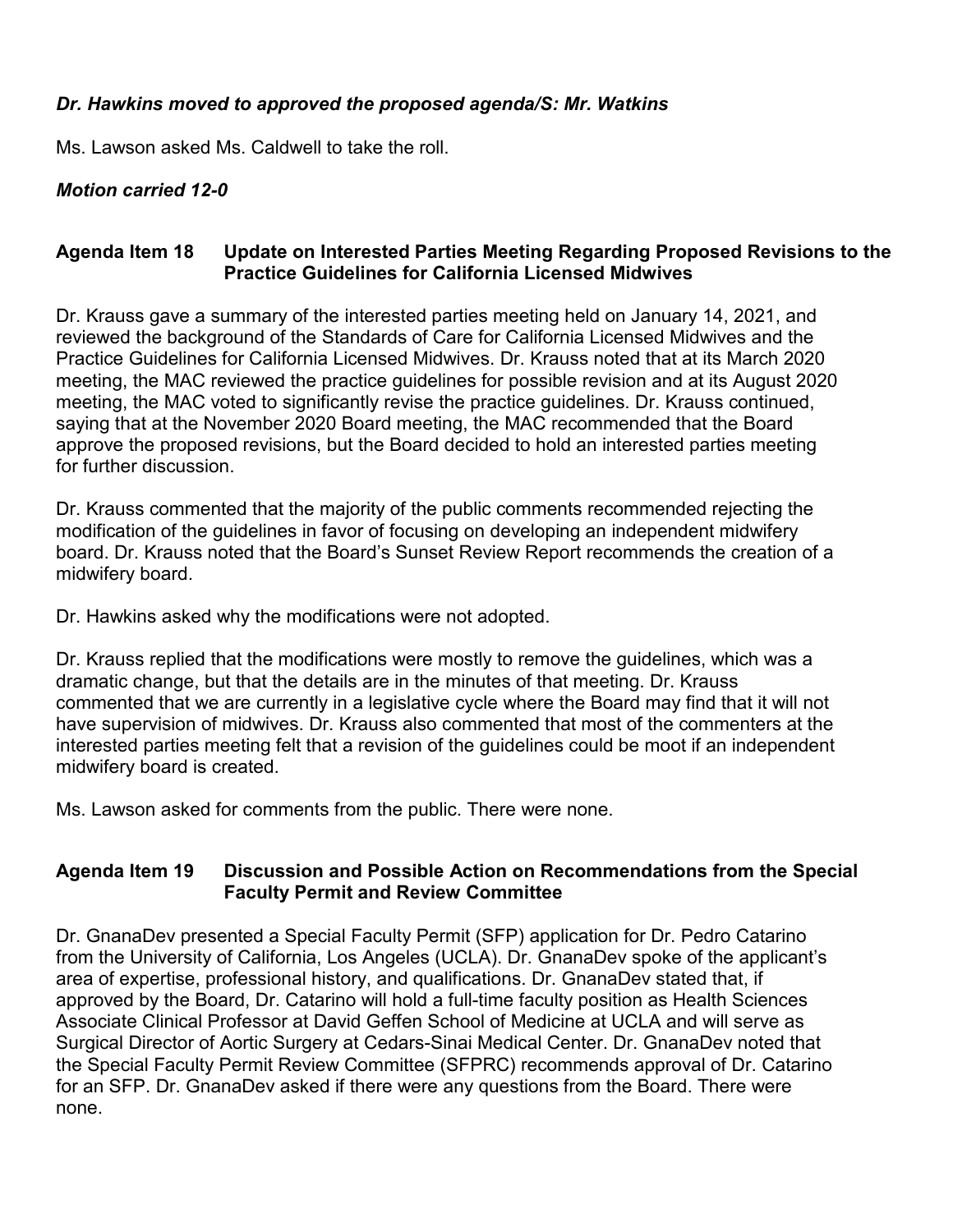# *Dr. Lewis moved to approve the recommendation/S: Dr. Krauss*

Ms. Lawson asked for public comments. Hearing none, Ms. Lawson asked Ms. Caldwell to take the roll.

# *Motion carried 12-0*

#### **Agenda Item 20 Discussion and Possible Action on the Recommendations from the Application Review and Special Programs Committee**

 authority to Board staff to grant extensions to PTL's. Ms. Lawson explained that PTL's are Ms. Lawson gave a summary of the Application Review and Special Programs Committee (ARSPC) meeting held on January 20, 2021, and reviewed the recommendation to delegate valid for 90 days after completion of 36 months of approved postgraduate training if the PTL holder is enrolled in an approved postgraduate training program. Ms. Lawson continued, saying this allows a PTL holder to complete 39 months of approved training before acquiring a Physician's and Surgeon's license.

Ms. Lawson commented that, in order to successfully complete 36 months of required approved postgraduate training to be licensed in California, this must include completing 24 months in the same program. Ms. Lawson also commented that Board staff continue to receive license applications from current residents that will not have completed 24 months in the same program upon completion of 39 months of training due to circumstances outside their control, such as program closure.

 Ms. Lawson commented that the ARSPC recommends approval to delegate Board staff the authority to grant extensions to PTL's beyond 39 months, pursuant to California BPC section 2065(g).

Dr. Thorp asked if there is a process for tracking the pattern of PTL extensions.

Ms. Webb replied that it would be appropriate to include that information in a licensing report.

 Dr. GnanaDev commented that this issue puts a lot of stress on young students already struggling to obtain the PTL and that he supports this recommendation.

#### *Dr. GnanaDev moved to approve the recommendation/S: Dr. Thorp*

Ms. Lawson asked for public comments. Hearing none, Ms. Lawson asked Ms. Caldwell to take the roll.

# *Motion carried 12-0*

# **Agenda Item 21 Update on the Health Professions Education Foundation**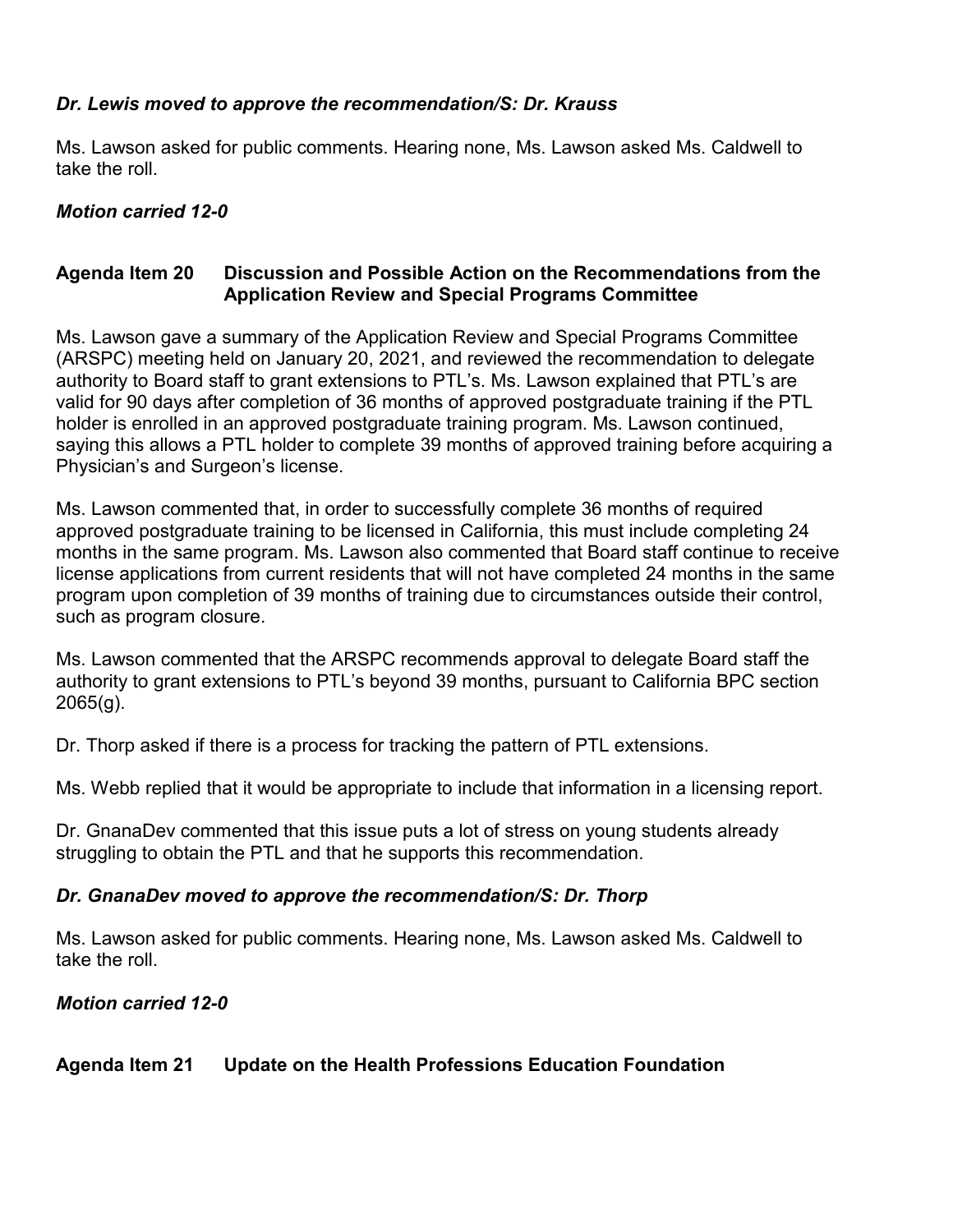Dr. Hawkins explained what the Health Professions Education Foundation (HPEF) is and what they do. Dr. Hawkins shared that he and Dr. GnanaDev sit on the HPEF Board of Trustees and (OSHPD). Dr. Hawkins reviewed HPEF's Board of Trustees meeting held on January 13, that HPEF is located within the Office of Statewide Health Planning and Development 2021, where a new executive director and two new trustees were introduced. Dr. Hawkins reviewed the HPEF Advisory Committee and encouraged interested persons to apply as a committee member.

Dr. Hawkins shared HPEF's website and social media sites. Dr. Hawkins explained the Steven M. Thomson Physician Corps Loan Repayment Program (STLRP) and reviewed the application cycle and funding. Dr. Hawkins noted that the next HPEF meeting is March 24, 2021.

Dr. GnanaDev thanked Dr. Hawkins for presenting the update. Dr. GnanaDev suggested Board staff send emails to all PTL residents to let them know of the STLRP.

Dr. Thorp asked how much funding is available for the loan repayment programs on an annual basis and how much goes undistributed.

Dr. GnanaDev replied that nothing goes undistributed but he cannot recall how much there is in funding, noting that the funds come from licensing fees.

Dr. Hawkins commented that the funding amount was presented in a prior update and also noted that funds come from licensing fees. Dr. Hawkins commented that information can be found online at [grants.ca.gov](https://grants.ca.gov), mentioning that competitors to HPEF's program are also listed on the website.

 Dr. Mahmood also asked if there is a plan for the future to offer this kind of program to people Dr. Mahmood asked what the criteria is for determining who is awarded the loan repayment. going to nursing or medical school rather than after they've completed school.

 evaluating how to best reach individuals and suggestions like Dr. Mahmood's are very important and will be taken back to the next meeting. Dr. Hawkins replied that all applicants answer the same questions relating to their experience and that the applications are blindly scored. Dr. Hawkins continued, saying the total scores are compared to determine who is offered the award. Dr. Hawkins also commented that HPEF is

Ms. Lawson asked for comments from the public. There were no public comments.

# **Agenda Item 22 Presentation on the Enforcement Process**

 enforcement process steps, from when a complaint is received to the final disposition of the Ms. Jones began the presentation by saying she hopes to address some of the concerns about communication between Board staff and complainants. Ms. Jones commented that the enforcement process overview chart is on the Board's website and it goes through the complaint, including the appeal process.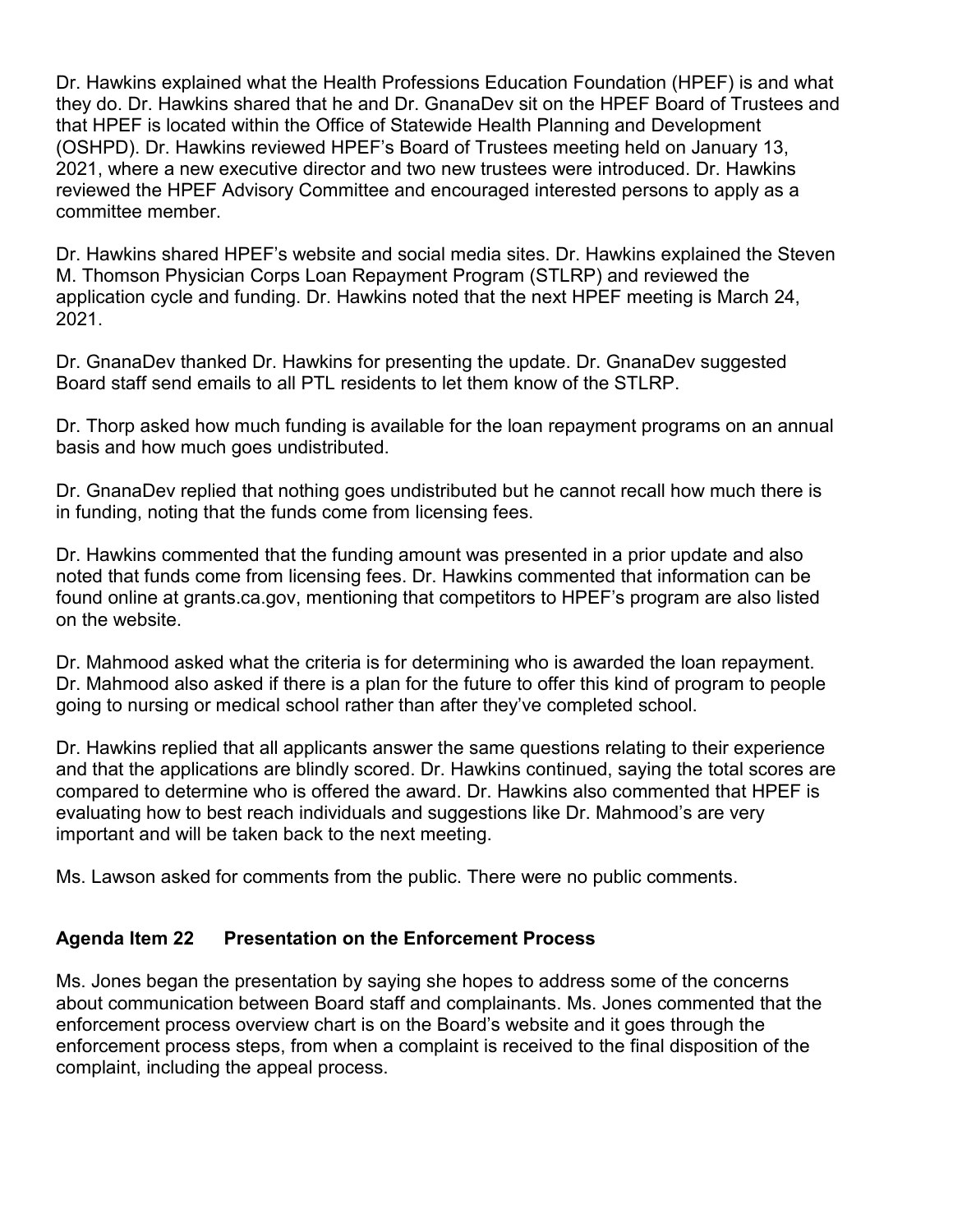agencies, anonymous sources, and through mandated reporting. Ms. Jones explained that see if the complainant submitted a signed release form and determines what is necessary to Ms. Jones explained that complaints can be received from the public, licensees, government when the complaints are received in the CCU, they are triaged according to the allegations and a letter is sent to the complainant advising them that the complaint was received and they are welcome to submit additional information. Ms. Jones noted that the CCU analyst will check to move forward, which may include requesting additional information from the complainant.

 possible violation, the case may be closed if there is no violation, or a cite and fine may be Ms. Jones stated that once a release of records is received, the records are requested and the complaint is forwarded to a medical consultant for review. Ms. Jones continued, saying once the case is reviewed, the case may be referred to HQIU for a formal investigation if there is a issued. Ms. Jones noted that the complainant will be notified of the outcome.

Ms. Jones reviewed the formal investigation process, saying an investigator at HQIU may request an interview with the complainant, the physician, and any possible witnesses. Ms. Jones explained that HQIU then submits their report to the Board, where Board staff determine if the case will be forwarded to the AGO, referred for cite and fine, or closed.

 possible, and is also asking for surrenders quickly in the process. Ms. Jones spoke of Ms. Jones reviewed the disciplinary process, saying the first step is filing an accusation. Ms. Jones commented that the Board is attempting to interject earlier and address settlements, if mandatory settlement conferences, saying cases that cannot be settled early go to a hearing with an administrative law judge (ALJ).

 Ms. Jones commented that the same number of complaints received in 2020 is expected for not necessarily from the current years' complaints, but rather a culmination of cases that were 2021. Ms. Jones explained that the number of disciplinary actions shown in the diagram are resolved and have been pending with HQIU and the AGO.

 via telephone or online, but in-person meetings will continue as the state opens back up. Ms. Jones commented that the probation monitor reviews the terms of the probation order with the Ms. Jones reviewed the probation process, saying once a licensee is placed on probation, the probation unit contacts the licensee and the licensee is assigned a probation monitor. Ms. Jones noted that this process has changed due to COVID-19, saying that meetings have been licensee, who do not always understand the terms. Ms. Jones also commented that the probation monitor will have consistent contact with the licensee on probation. Ms. Jones explained that there is a separate unit that monitors all of the testing on a daily basis, and the test results are shared with the probation monitors. Ms. Jones commented that confirmation of compliance with the probation terms is the responsibility of the probation monitor

Dr. Yip asked how many cases, on average, Board staff are monitoring. Dr. Yip also asked if there is a CME requirement for licensees on probation.

Ms. Jones replied that she will get the information for the number of cases and follow up with him. Ms. Jones also replied that Board staff review the CME submitted as part of the educational courses outlined in the probation order.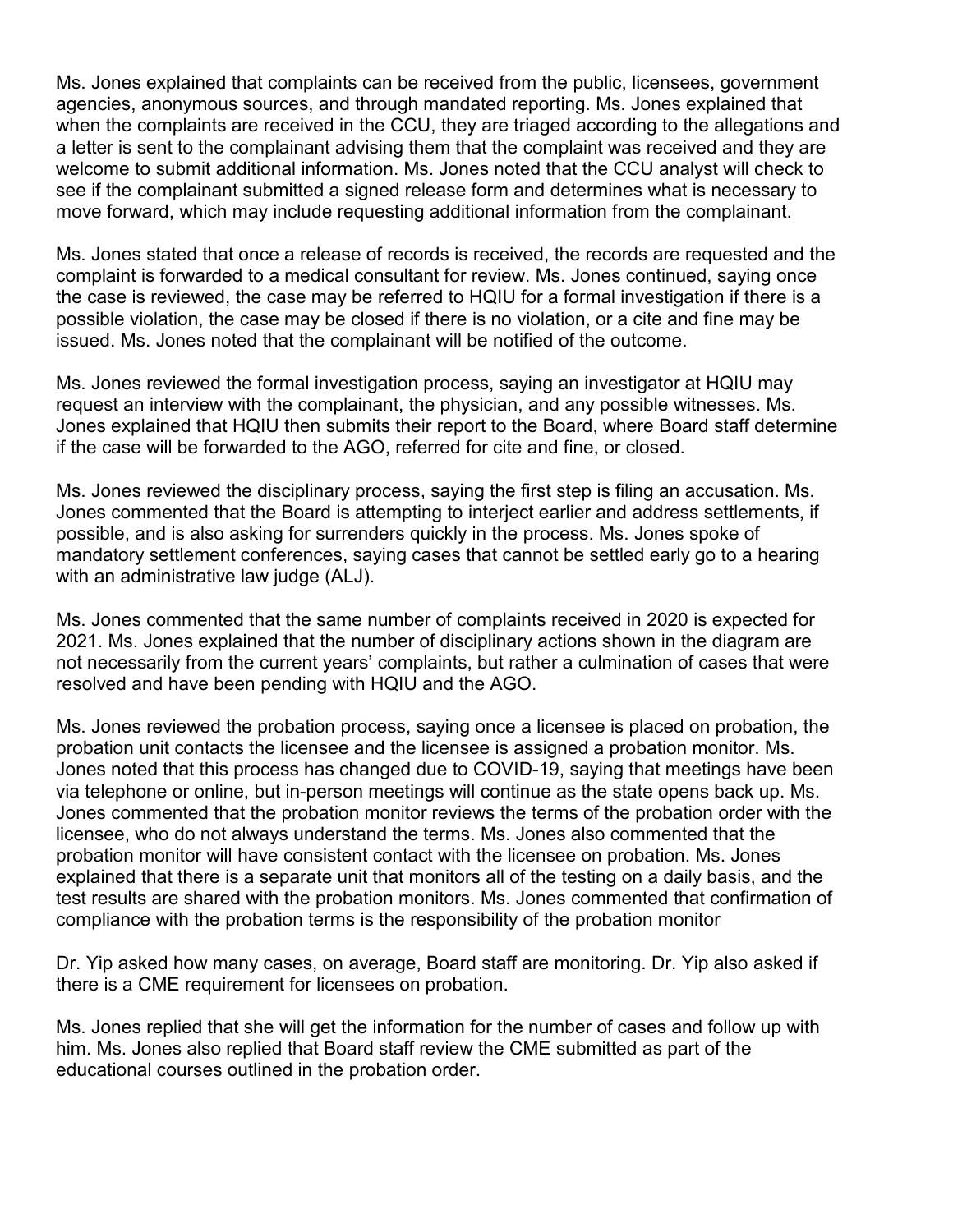Dr. Yip asked who gives the final approval for the CME courses.

Ms. Jones replied that the probation monitor and supervisor, in consultation with the medical consultant, approve the courses.

Dr. GnanaDev commented that, during her update, Ms. Nicholls mentioned anonymous complaints being triaged in HQIU and asked Ms. Jones to expand on that.

Ms. Jones replied that she is concerned about anonymous complaints and is interested in working with Ms. Nicholls to set up protocols for triaging anonymous complaints.

Dr. GnanaDev requested a presentation at the next Board meeting for the protocol.

Dr. Thorp asked if probation monitors are under the Enforcement Unit of the Board.

Ms. Jones replied that probation monitors are part of the Board's enforcement staff.

Dr. Thorp asked if a probation monitor was different than a practice monitor.

Ms. Jones confirmed that a probation monitor is different than a practice monitor.

Dr. Hawkins asked about whether the Probation Unit is receiving quarterly declarations timely.

Ms. Jones replied that she has reviewed this question and would like to get more information to see what percentage of cases have delays.

 flow chart, particularly with the expert review process. Ms. Lubiano asked if there is a designated feedback loop with regard to the expert review process and closing complaints. Ms. Lubiano commented that she would like to see a drill down of the enforcement process

 submit their report to HQIU. Ms. Jones continued, explaining that the case is then sent to the medical consultant to see if there is any feedback, and then the case is forwarded to the Board for review. Ms. Jones commented that some complainants may feel like something was Ms. Jones responded that there is a feedback loop, saying a case is sent to an expert and they missed when a case is closed, and enforcement reviews those instances, sometimes sending them out for a second review.

 throughout the various stages of a case or only in certain stages. Dr. Hawkins asked if the district medical consultants are involved in the various processes

Ms. Jones responded that the district medical consultant is an integral part of the investigation process and explained the various stages where they are involved.

 that there should not be that much of a difference of opinion in expert reviewers. Dr. Mahmood commented that expert reviewers may be biased to make their opinion more favorable to the Board and suggested independent training. Dr. Mahmood also commented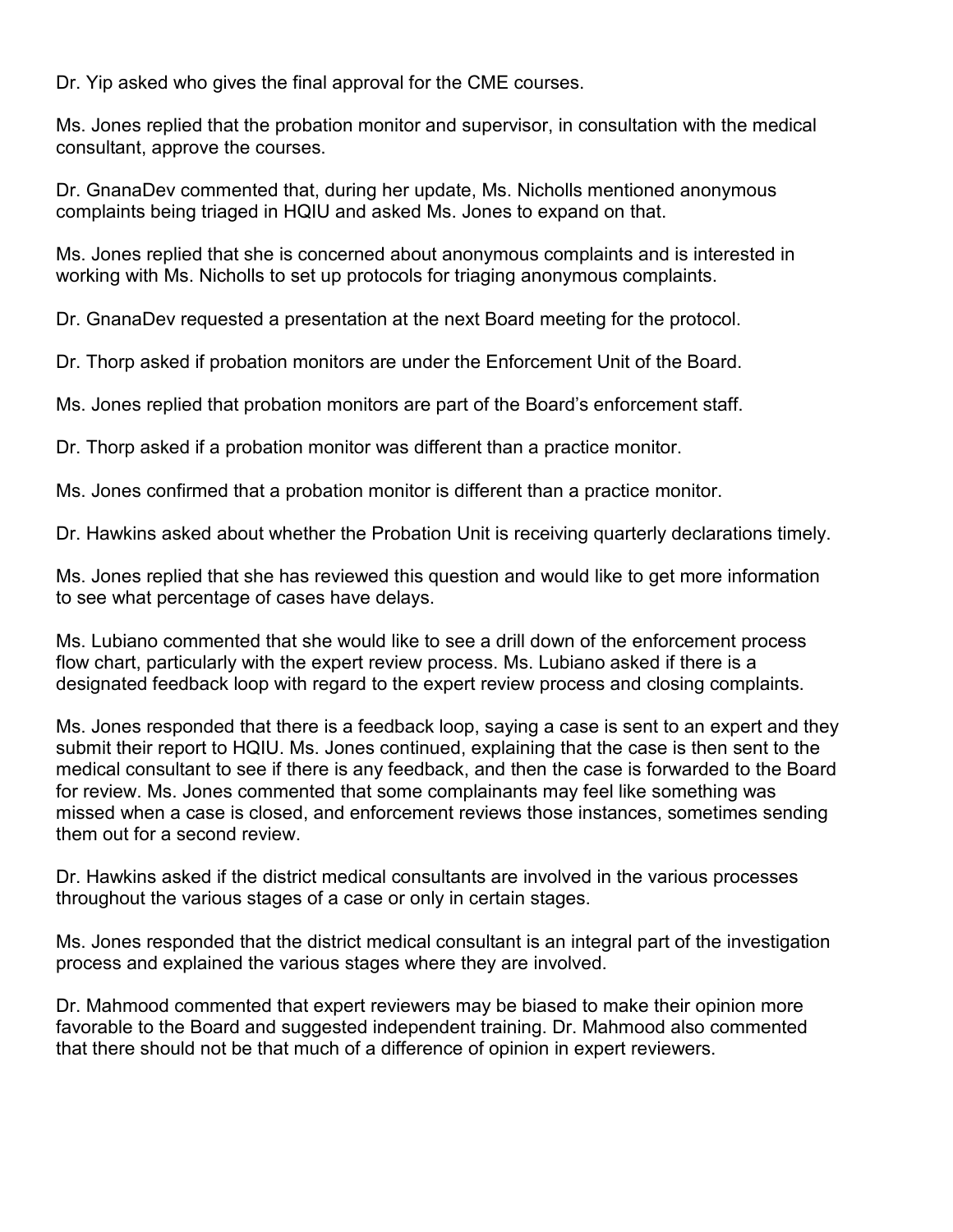Ms. Jones commented that she disagrees that expert reviewers may feel inclined to favor the Board. Ms. Jones also commented on instances when expert reviewers didn't consider specific issues or they may have changed their minds, saying this is why the Board is working to refine the expert pool and provide the best experts possible.

Mr. Watkins asked if Board staff are following the procedures for communicating with complainants during each part of the process.

 Ms. Jones replied that Board staff does follow the process and a letter is sent out at each point of the process.

Mr. Watkins requested this data be included in the quarterly reports, saying this is where the public trust wanes. Mr. Watkins spoke of building public trust and showing that the Board is doing everything it can.

 that level of disclosure is not allowed. Ms. Jones agreed with Mr. Watkins about building public trust. Ms. Jones commented that there are times when complainants want to speak with the medical consultants or experts but

Ms. Campoverdi asked how much detail goes into the letters when a case is closed.

 Ms. Jones responded that the letters do not have a lot of specific information about the case, saying it depends on the stage that the case closed for the wording of the letter, but the specifics are not included.

Ms. Campoverdi commented that this would be a great opportunity to build the Board's trust with the public and the language in the letters should be reviewed.

Ms. Jones commented that the letters were revised in 2018/2019 and that she will look at revising them again.

 Dr. Yip commented that the Board cannot be too specific in the letters due to legal reasons but the Board can try to be more sensitive in the language used.

Ms. Lawson asked for comments from the public.

Ms. Nicholls clarified her earlier comment regarding anonymous complaints, saying any case involving impairment and patient harm should be addressed. Ms. Nicholls commented that she looks forward to working with Ms. Jones to develop criteria for triaging complaints.

 disagreed that complainants are communicated with throughout the complaint process and Andrist commented that his recent complaints submitted on behalf of The Patient Safety Mr. Andrist commented that he can prove why the public distrusts Ms. Jones and the Enforcement Unit, citing a case that the Board closed but later had to reopen. Mr. Andrist stated that a CCU analyst never asked him for additional information for his complaints. Mr. League were all closed, including a complaint against a physician that he has found multiple violations against.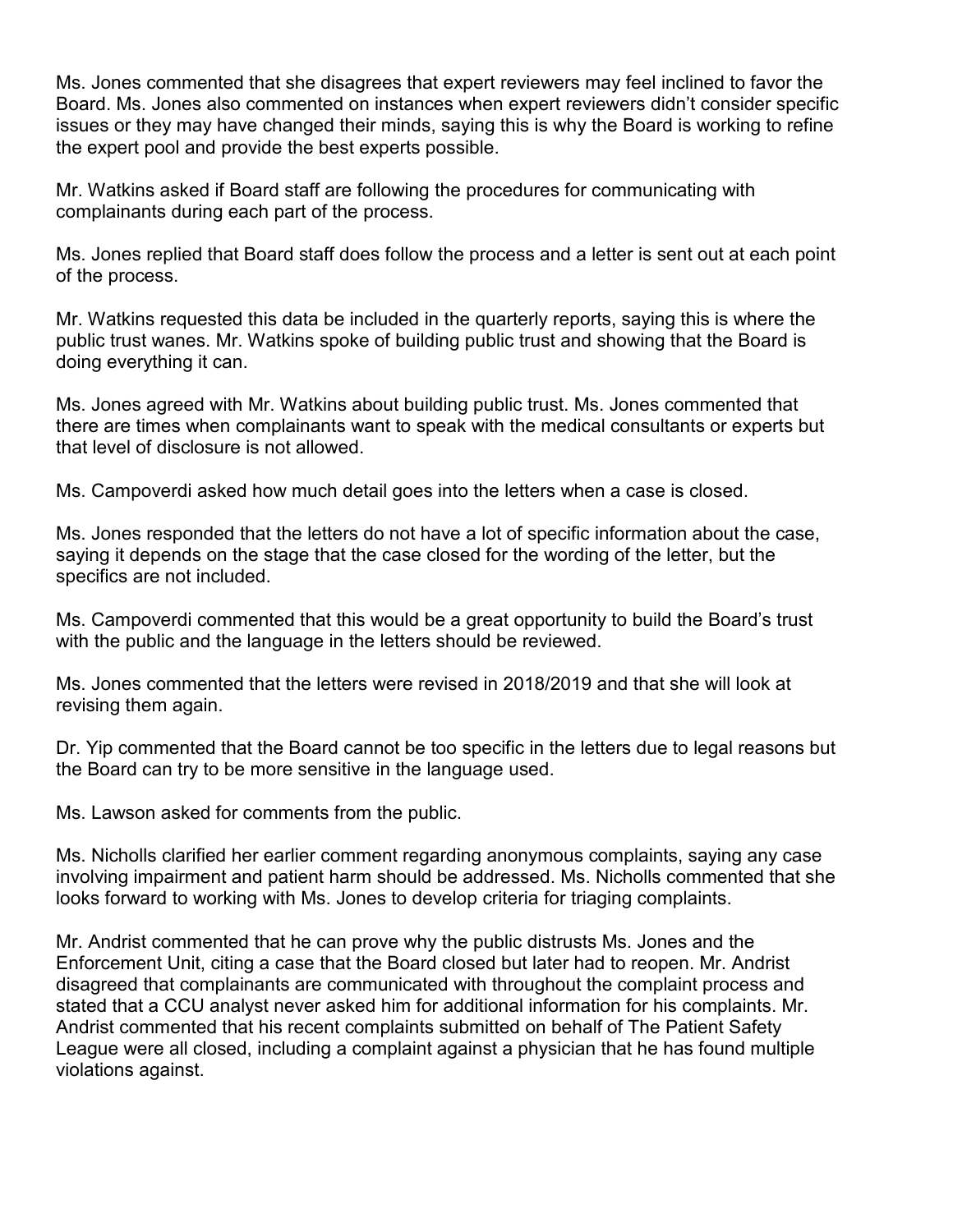Ms. Webb informed Mr. Andrist to stop speaking about a specific case that may come before the Board for decision and advised him that his use of profanity is inappropriate.

Ms. Hollingsworth commented on the disciplinary rate given during the presentation, saying the explanation given was confusing. Ms. Hollingsworth requested clarification on how the number is reached. Ms. Hollingsworth commented that the disciplinary rate is the lowest that it has been in a long time and was surprised to learn that California's rate is similar to other medical boards in other states, saying it is appalling that so many boards have a low disciplinary rate. Referring to the Board member confirmation hearing, Ms. Hollingsworth encouraged Board members to know its statistics.

Ms. Hildebrand commented on the disparity of enforcement of physicians who write vaccine exemptions.

Ms. Himes commented on the outcome from complaints against a physician in Bakersfield, saying a campaign has been created in Kern County to educate young mothers to engage in their own health care. Ms. Himes also commented that this physician is breaking the terms of his probation by not notifying new patients that he is on probation. Ms. Himes continued, saying the physician's probation monitor has ignored the public's complaints that the physician is ignoring the probation terms.

Ms. Escalera commented on the physician from Bakersfield, sharing her personal experience with the physician.

 the campaign set up in Kern County, the physician not notifying patients that he is on Ms. Dominguez commented on the disciplinary action taken on the physician from Bakersfield, probation, and the probation monitor ignoring the public's complaints.

Ms. Monserratt-Ramos commented on the advocate mothers in Kern County who sent letters to their state legislators, saying they have the attention of their senators. Ms. Monserratt-Ramos commented that the public speaker who shared her personal experience never received a letter from the Board after submitting the complaint. Ms. Monserratt-Ramos asked the Board to take action on this licensee.

 the timeframes for a case, commenting that she would like to know which parts take longer Ms. Manatt asked if there is data available from the flow chart that was presented regarding and which parts are more efficient.

 comments, she will follow up on the question just asked. Ms. Lawson commented that, since Board members and staff cannot answer public

 submitted, was allowed to continue to practice even though he had charges against him. Mr. Mr. Rizzo continued Mr. Andrist's comments, saying a physician, for whom a complaint was Rizzo expressed his dissatisfaction with the Board and its enforcement process.

Ms. Lawson asked Ms. Jones if there is data available that shows where a complaint is at in the process and how many complaints are at specific stages of the process.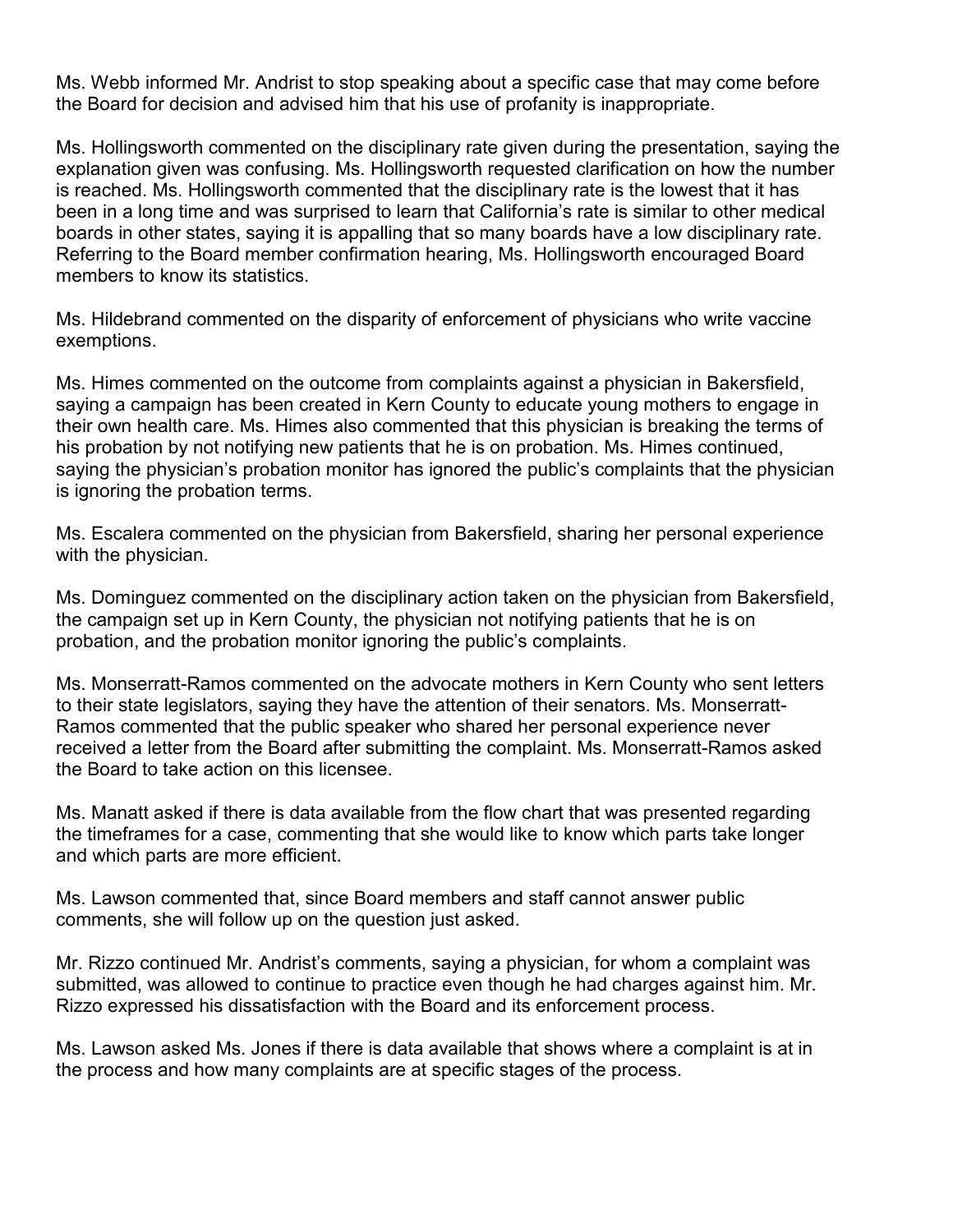the aging of the cases in each step at CCU and HQIU. Ms. Jones replied that the matrix in the Enforcement Program Summary shows the cases and

Dr. Hawkins asked whose responsibility it is to follow up on the Bakersfield physician not notifying patients of his probation.

Ms. Jones replied that she will check into the issue after the Board meeting.

 Dr. GnanaDev commented that the probation monitor is supposed to monitor all of the probation terms and asked Ms. Jones to look into the issue.

Mr. Watkins also requested Ms. Jones to look into the issue with the Bakersfield physician.

Ms. Campoverdi requested all of the complaints against the Bakersfield physician and the probation monitor be on record.

# **Agenda Item 23 Update and Possible Action on Revising Guidelines for Prescribing Controlled Substances for Pain**

 Mr. Prasifka began by saying the issue of prescribing controlled substances is a core issue for the Board, saying it is of continuing importance in both discipline actions and in terms of setting general policy levels. Mr. Prasifka spoke of good and bad doctors and commented that clear guidance is needed. Mr. Prasifka commented that the Board's guidelines were last put into place in 2014 and a lot of change has happened since then.

 stakeholders, which could take up to 18 months to two years from inception to completion. Mr. Mr. Prasifka stated that updating the guidelines will be a comprehensive process involving Prasifka commented that revising the guidelines is a sensible and prudent use of the Board's resources and recommended a task force to undertake this important project.

Ms. Lawson asked for comments from Board members.

guidelines. Dr. Thorp commented that he would like to be a part of the process. Dr. Thorp agreed with the recommendation and stated it is a prudent step to update the

Mr. Watkins requested Dr. Waller, who presented on pain management at a previous Board meeting, be consulted for this project, saying he has great insight on how to address this problem.

Dr. GnanaDev asked if a motion is needed for this agenda item.

 Ms. Lawson asked Ms. Webb if a motion is needed to delegate the Board president to appoint a task force to address this issue and provide direction to staff to undertake a review of the guidelines.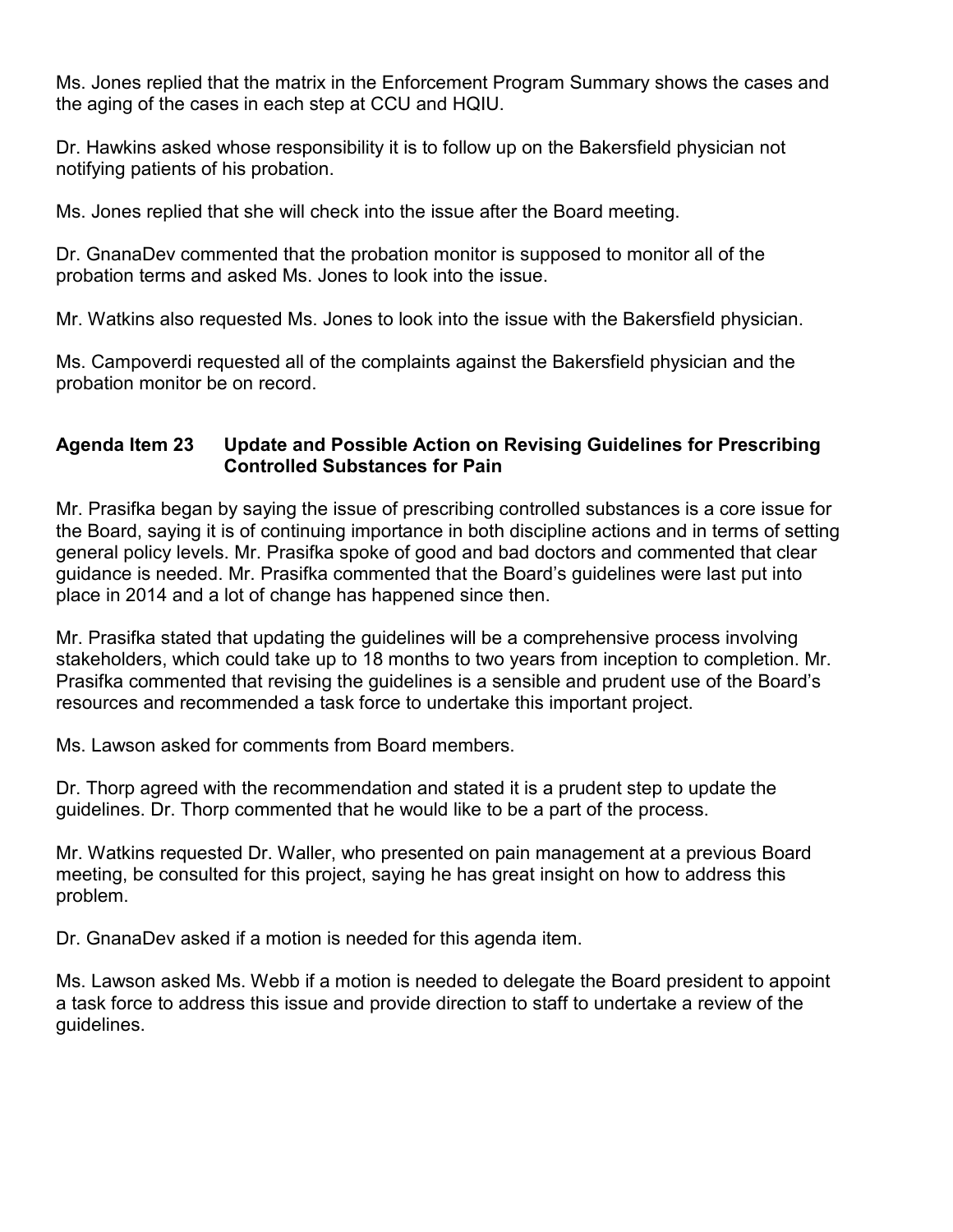Ms. Webb recommended a motion be made since it will use a lot of resources, saying it would be good to have the full support of the Board.

 assignment of the two Board members to the task force is at the discretion of the Board Dr. Krauss commented that a motion is appropriate to approve the task force but the president.

# *Dr. GnanaDev moved to approve the recommendation/S: Dr. Hawkins*

Dr. Yip commented that Dr. Tirado is an anesthesiologist and may be helpful on the task force.

Ms. Lawson asked for public comments. There were none.

Ms. Lawson asked Board members interested in serving on the task force to send her an email. Ms. Lawson asked Ms. Caldwell to take the roll.

# *Motion carried 12-0*

Ms. Webb clarified Ms. Lawson's request, asking interested Board members send Mr. Prasifka an email in order to avoid conflicts with the Open Meeting Act.

# **Agenda Item 24 Presentation from the Board of Registered Nursing on AB 890**

Ms. Melby began by reviewing AB 890, saying the bill was signed into law in the fall of 2020 and started on January 1, 2021. Ms. Melby commented that it is the Board of Registered Nursing's (BRN) intention to have regulation promulgated as quickly as possible with the due date being January 1, 2023.

Ms. Melby reviewed some of the provisions of the bill, saying there is a publicly noticed meeting to be held next week where the advisory committee members will be appointed and the BRN will vote on the appointments. Ms. Melby continued, saying after the advisory committee is established, they will begin working on the regulatory language, reviewing the bill, and working with their legislative office. Ms. Melby commented that it is BRN's hope to present the implementation plan at their regularly schedule board meeting later in the month.

 recommendations. Ms. Melby stated that the BRN reviewed the information that the Board has on its website for 805 reporting and is using that as a guideline for their process. Ms. Melby commented that one of the main things they will focus on is the transition to practice, saying the BRN held a committee meeting for this process and provided

 Melby mentioned information technology will need to be developed, including license Ms. Melby briefly reviewed the implementation plan, saying the BRN has received over 300 applications for the advisory committee that need to be processed and reviewed, which caused a delay in getting the committee in place. Ms. Melby commented that once the committee members are appointed, they will go through Board Member Orientation training through DCA and then begin promulgating the regulation though the Office of Administrative Law (OAL). Ms. verification on the website.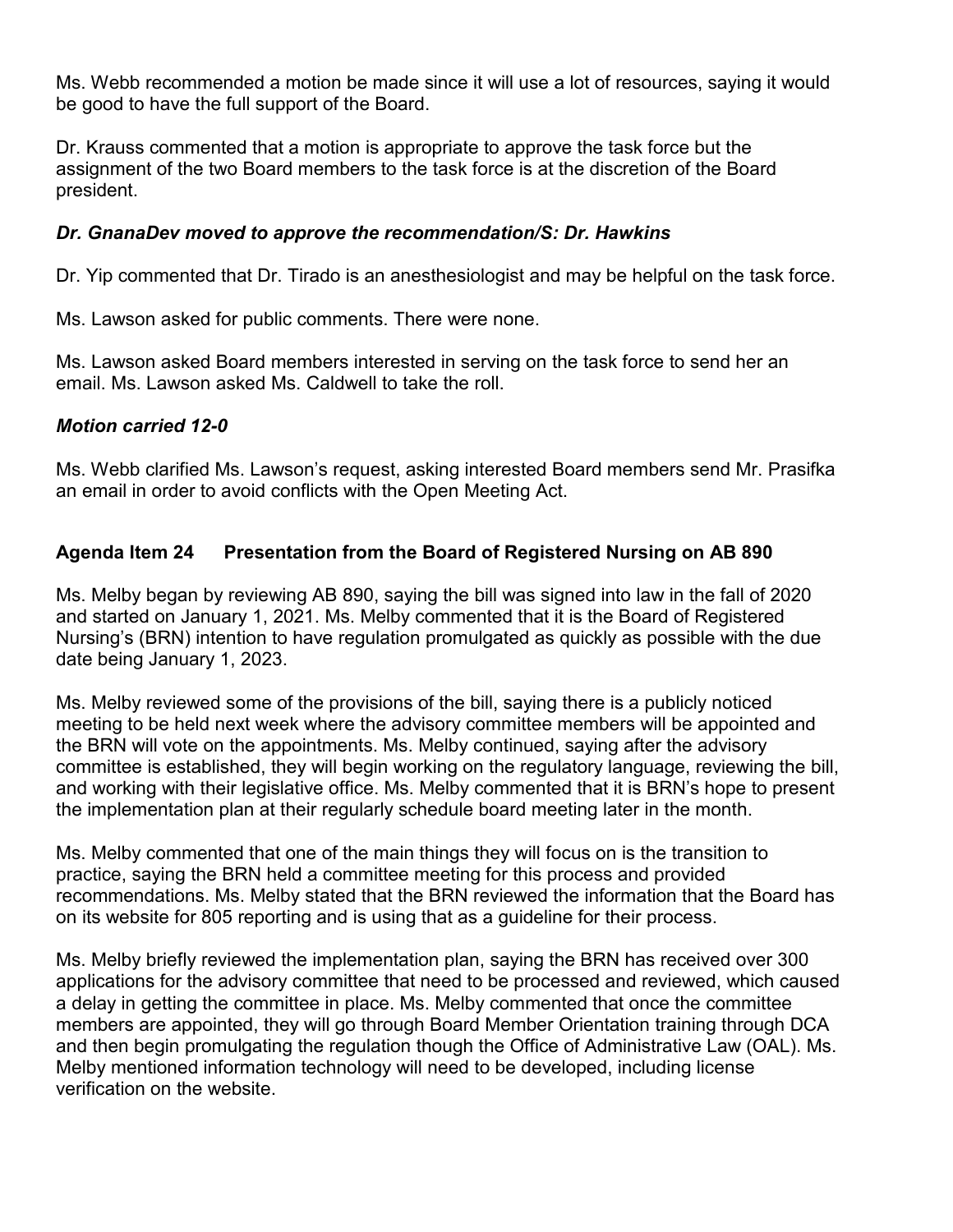Ms. Melby gave her contact information and asked if there were any questions.

Dr. GnanaDev commented that Board staff should work with BRN to offer help.

 Ms. Melby commented that the BRN will have stakeholder meetings and she plans to continue to give updates at the Board's regular meetings.

Dr. Lewis commented that he would like to know more about the advisory committee.

 Ms. Melby responded that the committee is not yet formed but there are statutory requirements of four nurse practitioners, two physicians, and one public member.

Ms. Lawson asked for comments from the public.

Ms. Choong thanked Ms. Melby for her presentation and the BRN's commitment to engaging in the implementation process in a transparent manner. Ms. Choong commented that the CMA looks forward to participating in the process and providing assistance and input.

 of the applicants for the advisory committee. Ms. Jovanov shared that two of the tentative Ms. Jovanov commented that there is no transparency in regards to the selection and review members come from one academic institute in San Diego, which also represents the BRN president. Ms. Jovanov requested transparency on the selection process.

# **Agenda Item 25 Discussion and Possible Action on Implementation Plan for AB 890**

 regulations for AB 890, evaluate whether the Board needs regulation and policy changes Mr. Bone reviewed the proposed next steps for the Board's involvement in the process of the implementation plan for AB 890, including monitoring BRN meetings, determining whether additional meetings are necessary, possible future agenda items pertaining proposed related to AB 890, work with the BRN on joint communication efforts, and inviting the BRN to future Board meetings to provide updates.

Ms. Lawson asked for questions or comments from Board members.

# **Dr. Krauss moved to approve the proposed implementation plan/S: Dr. Thorp**

Ms. Lawson asked for comments from the public.

 an active participant of the implementation process as well as the recommendations from Ms. Reyes thanked Ms. Melby and Mr. Bone for presenting the implementation plan. Ms. Reyes commented that the California Academy of Family Physicians supports the Board being Board staff, specifically evaluating regulatory changes.

Ms. Choong commented that the CMA supports the proposed implementation plan. Ms. Choong commented that the CMA urges the Board to develop guidance informed by a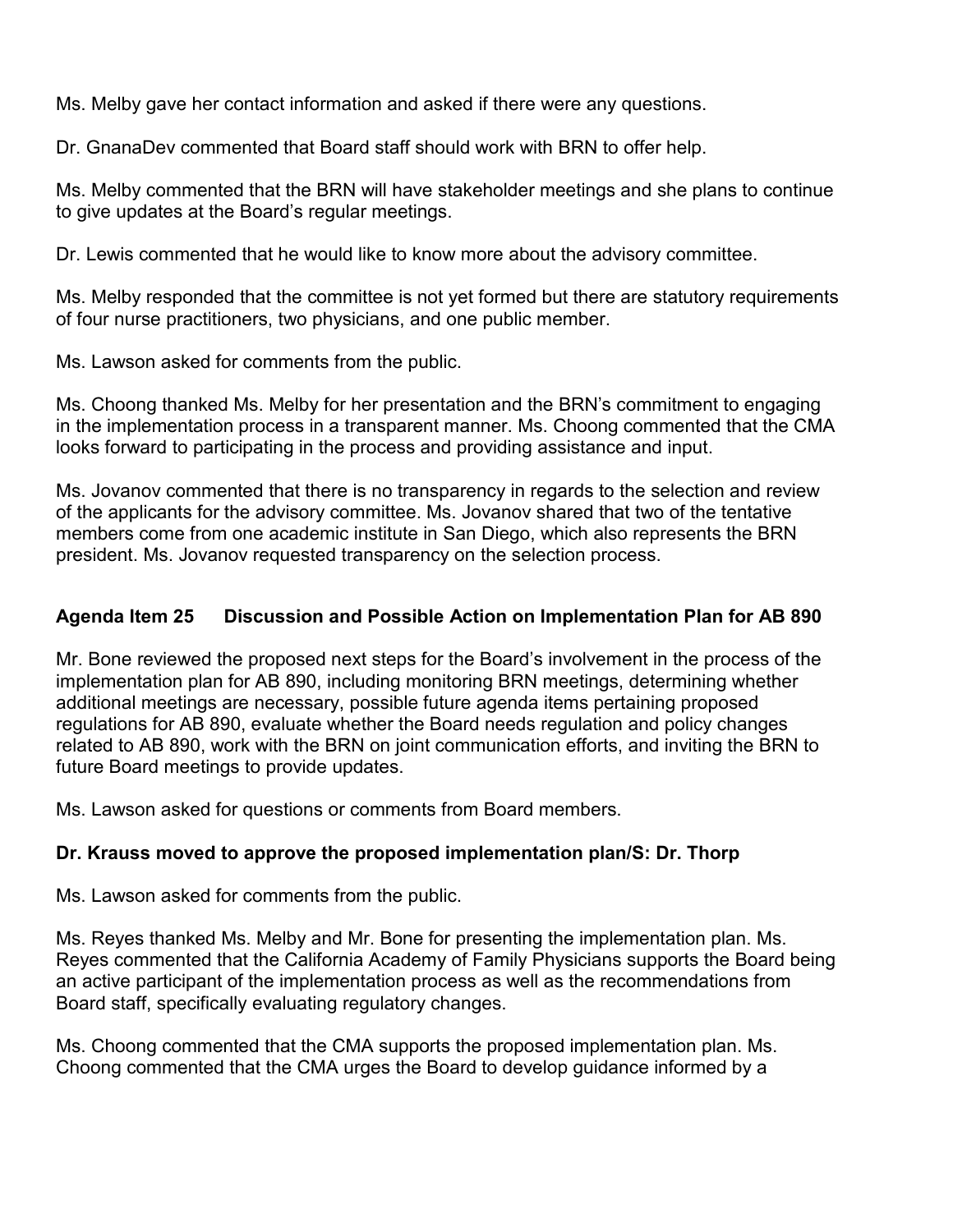thorough policy and legal analysis of AB 890 on how the Board views the roles and responsibilities of physicians under this framework.

Ms. Lawson asked for comments from the public.

Mr. Andrist commented that one third of California's doctors do not belong to the CMA, and that most doctor members join due to mandates from their local medical societies.

Ms. Lawson asked Ms. Caldwell to take the roll.

#### **Motion carried 12-0**

# **Agenda Item 26 Future Agenda Items**

Dr. Krauss requested a presentation from an expert at an appropriate California academy to present on CME's as a means for an outcome analysis for quality assurance, as well as an expert opinion on the role of the government legislating CME.

 Dr. Mahmood requested the Board look into how we reach out to the public and making it easier for consumers to reach us.

 Dr. Yip requested a task force, to include Dr. Lewis and Dr. Hawkins, to look into the increase in the number of complaints. Dr. Yip also requested a presentation to define alcohol and substance abuse in physicians and what those guidelines are.

 Lubiano commented that the Board should look into changing the BPC from being voluntary to Ms. Lubiano and Dr. Krauss requested an agenda item on cultural competency training. Ms. a requirement.

Mr. Watkins requested a follow up on the issues from the Bakersfield physician comments and asked that Board staff report back with the outcome.

 Dr. Tirado requested a discussion on telehealth, including regulation changes and expectations.

Ms. Lawson asked for comments from the public.

Ms. Hildebrand commented that she would like the Board to look into using newer research and treatment rather than using the standard of care.

Dr. Hawkins asked for clarification on what Ms. Hildebrand requested.

Ms. Hildebrand explained that physicians are held to the standard of care, and that some hospitals use more cutting edge technology, which may not be considered the standard of care. Ms. Hildebrand requested a presentation on why the standard of care should be used over newer research.